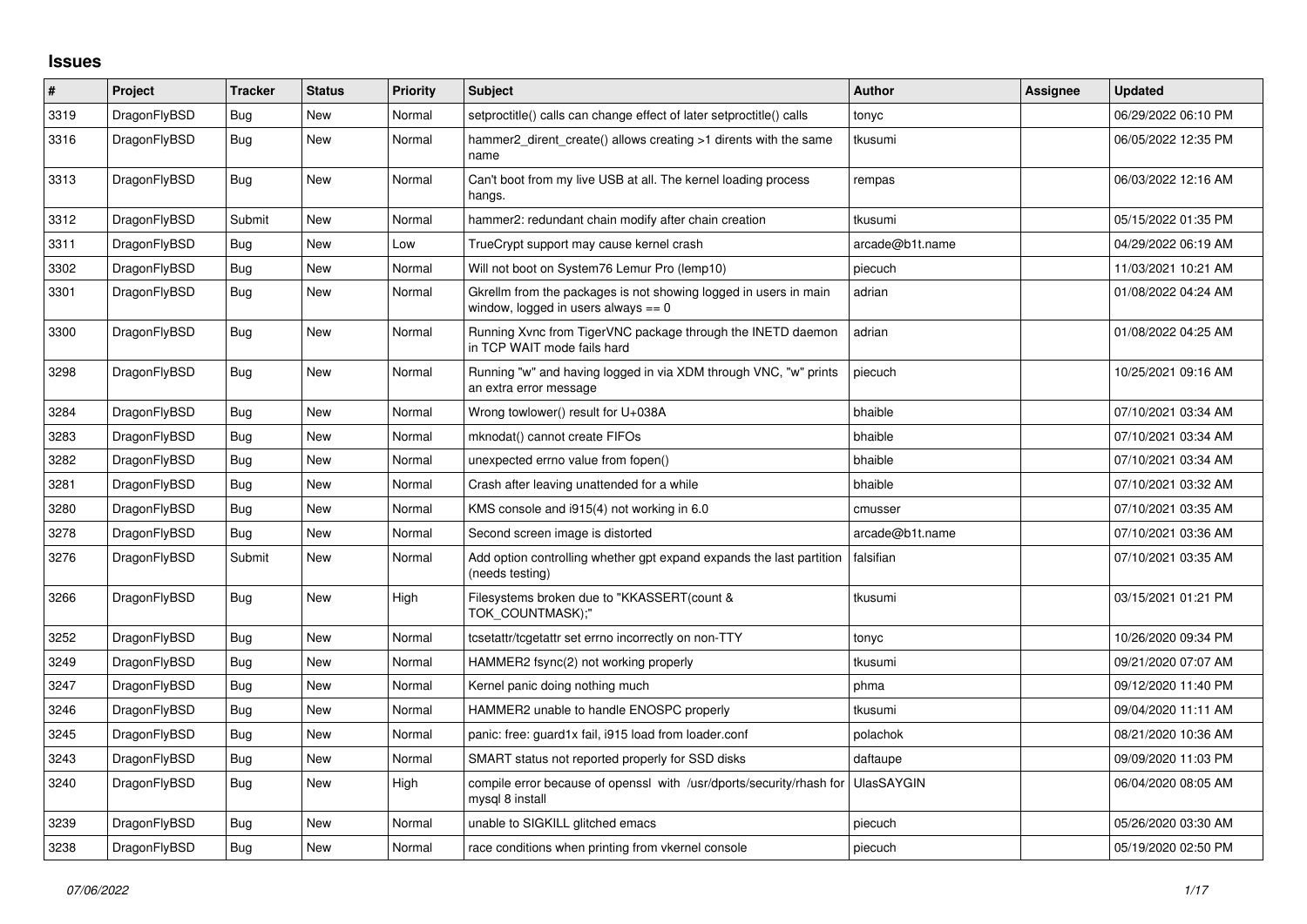| $\sharp$ | Project      | <b>Tracker</b> | <b>Status</b> | <b>Priority</b> | Subject                                                                                                                                                     | <b>Author</b>     | <b>Assignee</b> | <b>Updated</b>      |
|----------|--------------|----------------|---------------|-----------------|-------------------------------------------------------------------------------------------------------------------------------------------------------------|-------------------|-----------------|---------------------|
| 3235     | DragonFlyBSD | Bug            | New           | Normal          | Kernel panic in devfs vnops.c                                                                                                                               | mneumann          |                 | 04/28/2020 07:00 AM |
| 3231     | DragonFlyBSD | Bug            | <b>New</b>    | Normal          | wifi drops on 5.8                                                                                                                                           | tse               |                 | 04/06/2020 05:08 AM |
| 3228     | DragonFlyBSD | <b>Bug</b>     | New           | Low             | pfi kif unref: state refcount $\leq$ 0 in dmesg                                                                                                             | justin            |                 | 03/05/2021 06:39 AM |
| 3227     | DragonFlyBSD | Submit         | New           | Normal          | Add HAMMER2 instructions in the installation medium README                                                                                                  | daftaupe          |                 | 03/26/2020 03:34 PM |
| 3226     | DragonFlyBSD | Bug            | <b>New</b>    | Normal          | Xorg freezes in vm: thread stuck in "objtrm1"                                                                                                               | peeter            |                 | 04/08/2020 02:10 AM |
| 3225     | DragonFlyBSD | <b>Bug</b>     | New           | Normal          | nfsd freeze when using gemu                                                                                                                                 | tse               |                 | 03/17/2020 11:52 AM |
| 3224     | DragonFlyBSD | Bug            | New           | Normal          | Kernel panic when trying to ping6                                                                                                                           | zhtw              |                 | 03/08/2020 08:55 AM |
| 3222     | DragonFlyBSD | <b>Bug</b>     | <b>New</b>    | Normal          | gcc - undefined reference to ' atomic load' (missing libatomic?)                                                                                            | mneumann          |                 | 02/08/2020 02:45 AM |
| 3219     | DragonFlyBSD | Bug            | New           | Normal          | x11/xorg port can not be build                                                                                                                              | <b>UlasSAYGIN</b> |                 | 03/31/2020 08:57 AM |
| 3218     | DragonFlyBSD | Bug            | <b>New</b>    | Normal          | Kernel panics are not sent to comconsole when booted over EFI                                                                                               | mqudsi            |                 | 12/02/2019 08:52 PM |
| 3217     | DragonFlyBSD | Bug            | New           | Normal          | rescue tools: make install fails if rescue folder doesn't exist                                                                                             | t dfbsd           |                 | 11/27/2019 08:16 PM |
| 3215     | DragonFlyBSD | Bug            | <b>New</b>    | Normal          | Hang in tcdrain(3) after write(3)                                                                                                                           | noloader          |                 | 11/25/2019 03:08 PM |
| 3209     | DragonFlyBSD | Bug            | New           | Normal          | svc has some minor bugs                                                                                                                                     | arcade@b1t.name   |                 | 10/24/2019 09:08 AM |
| 3208     | DragonFlyBSD | Bug            | New           | Normal          | Crash related to nfsd                                                                                                                                       | tse               |                 | 06/11/2020 05:52 AM |
| 3206     | DragonFlyBSD | Submit         | <b>New</b>    | Normal          | update psm/kbd to FreeBSD 12.0 code                                                                                                                         | htse              |                 | 10/05/2019 03:49 PM |
| 3201     | DragonFlyBSD | Submit         | New           | Normal          | Fixes make search display                                                                                                                                   | htse              |                 | 08/20/2021 04:02 PM |
| 3199     | DragonFlyBSD | Bug            | New           | Normal          | PFS label not found panic                                                                                                                                   | tse               |                 | 08/21/2019 03:51 AM |
| 3197     | DragonFlyBSD | Bug            | <b>New</b>    | Normal          | DragonFly upgrades                                                                                                                                          | tse               |                 | 04/18/2020 04:18 PM |
| 3196     | DragonFlyBSD | Bug            | New           | Normal          | test issue after redmine upgrade (2)                                                                                                                        | tuxillo           |                 | 07/05/2019 04:33 AM |
| 3194     | DragonFlyBSD | Bug            | New           | High            | Hammer kernel crash on mirror-stream of PFS after upgrade<br>(assertion "cursor->flags &<br>HAMMER_CURSOR_ITERATE_CHECK" failed in<br>hammer_btree_iterate) | Anonymous         |                 | 06/29/2019 01:32 PM |
| 3189     | DragonFlyBSD | <b>Bug</b>     | <b>New</b>    | Normal          | Allow DragonFly Mail Agent to accept an alternate config via<br>command line switch                                                                         | iang              |                 | 08/16/2021 12:42 AM |
| 3184     | DragonFlyBSD | Bug            | New           | Normal          | tsleep(9) return value when PCATCH specified                                                                                                                | tkusumi           |                 | 04/03/2019 06:49 AM |
| 3170     | DragonFlyBSD | Bug            | New           | Normal          | repeatable nfsd crash                                                                                                                                       | tse               |                 | 06/11/2020 05:52 AM |
| 3165     | DragonFlyBSD | Bug            | <b>New</b>    | Normal          | Looping at boot time                                                                                                                                        | gop               |                 | 12/28/2018 01:04 PM |
| 3157     | DragonFlyBSD | Bug            | New           | Normal          | TP-Link UE300 not working in 5.2-RELEASE                                                                                                                    | tuxillo           |                 | 11/15/2018 02:08 PM |
| 3147     | DragonFlyBSD | Submit         | New           | Normal          | Enable headless installation                                                                                                                                | ddegroot          |                 | 10/09/2018 01:25 PM |
| 3143     | DragonFlyBSD | <b>Bug</b>     | New           | Normal          | assertion "0" failed in hammer2_inode_xop_chain_sync                                                                                                        | cbin              |                 | 07/18/2018 12:50 PM |
| 3142     | DragonFlyBSD | Submit         | New           | Normal          | lib/libdmsg: Unbreak using new API EVP_CIPHER_CTX_new()                                                                                                     | tkusumi           |                 | 07/08/2018 04:18 AM |
| 3141     | DragonFlyBSD | <b>Bug</b>     | New           | Normal          | dhclient blocks boot process                                                                                                                                | rowo              |                 | 12/16/2018 11:01 AM |
| 3139     | DragonFlyBSD | <b>Bug</b>     | New           | Normal          | USB Mouse Does Not Work in DragonflyBSD guest on VirtualBox                                                                                                 | chiguy1256        |                 | 06/24/2018 10:14 PM |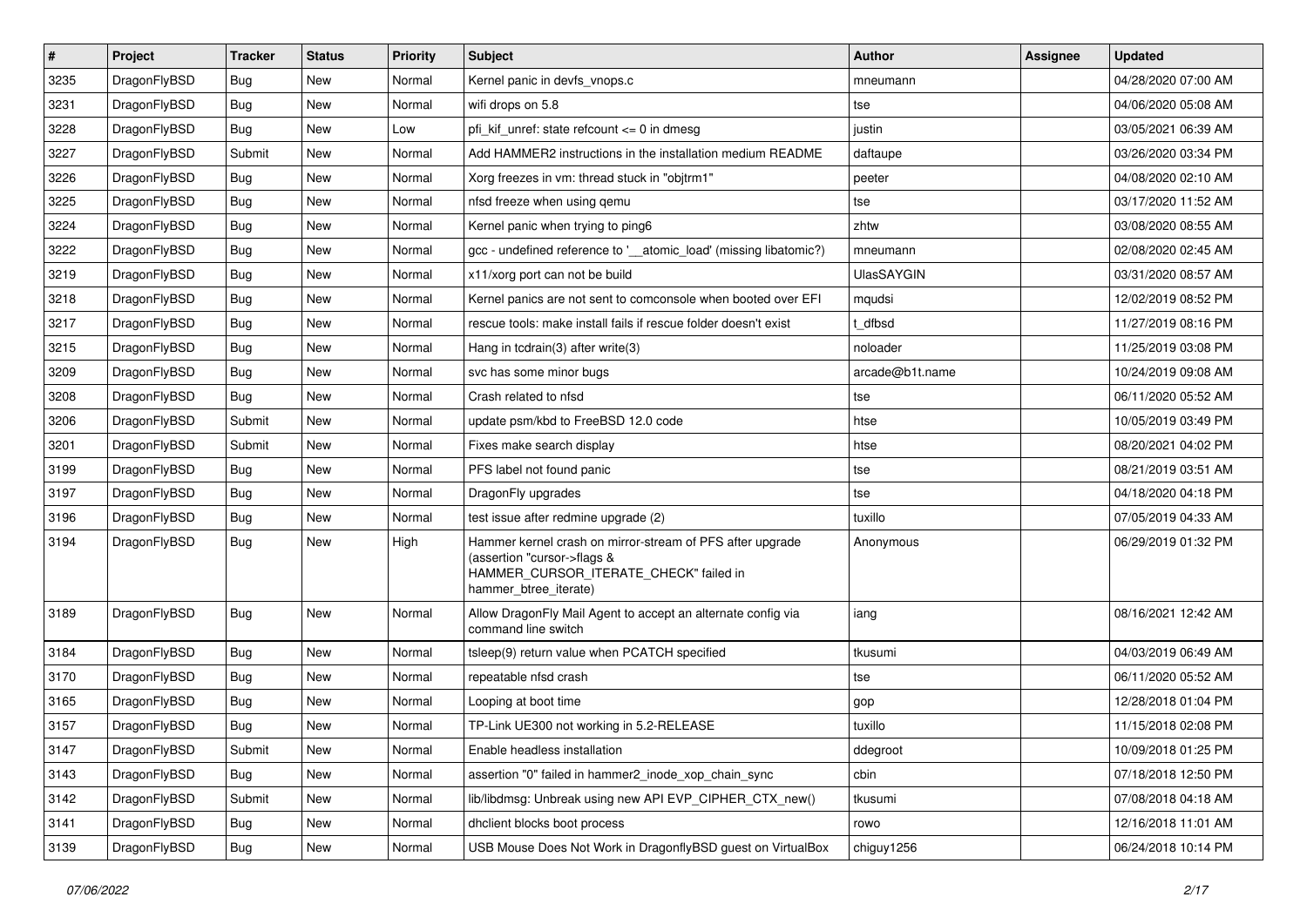| $\sharp$ | Project      | <b>Tracker</b> | <b>Status</b> | <b>Priority</b> | Subject                                                                                                      | <b>Author</b>          | Assignee | <b>Updated</b>      |
|----------|--------------|----------------|---------------|-----------------|--------------------------------------------------------------------------------------------------------------|------------------------|----------|---------------------|
| 3135     | DragonFlyBSD | Submit         | <b>New</b>    | Normal          | Add EVFILT_RECV and EVFILT_SEND                                                                              | tautolog               |          | 05/25/2018 09:59 PM |
| 3134     | DragonFlyBSD | Bug            | New           | Normal          | RFC 3021 (/31 networks) appear to be unsupported                                                             | jailbird               |          | 05/16/2018 11:03 PM |
| 3132     | DragonFlyBSD | <b>Bug</b>     | New           | Low             | unifdef mined                                                                                                | bcallah                |          | 04/26/2018 08:34 PM |
| 3129     | DragonFlyBSD | <b>Bug</b>     | New           | High            | Kernel panic with 5.2.0 on A2SDi-4C-HLN4F                                                                    | stateless              |          | 04/24/2018 12:50 AM |
| 3124     | DragonFlyBSD | <b>Bug</b>     | New           | High            | DragonFlyBSD 5.0.2 with Hammer2 with UEFI install doesn't boot                                               | wiesl                  |          | 06/18/2019 05:07 AM |
| 3120     | DragonFlyBSD | <b>Bug</b>     | <b>New</b>    | Normal          | Intel AC 8260 firmware does not load                                                                         | Vintodrimmer           |          | 08/28/2018 03:30 AM |
| 3117     | DragonFlyBSD | Bug            | New           | Normal          | Problem with colours if "intel" video-driver used                                                            | dpostolov              |          | 01/07/2018 11:35 PM |
| 3116     | DragonFlyBSD | <b>Bug</b>     | New           | Normal          | da0 detects on very big volume if to _remove_ usb install stick and<br>reboot on Intel NUC5PPYH              | dpostolov              |          | 01/07/2018 09:40 PM |
| 3110     | DragonFlyBSD | Bug            | <b>New</b>    | Normal          | crash with ipfw3 under load                                                                                  | bnegre82               |          | 12/09/2017 06:22 AM |
| 3107     | DragonFlyBSD | <b>Bug</b>     | New           | Low             | ACPI interrupt storm when loading i915 on Lenovo T460                                                        | oyvinht                |          | 07/15/2020 07:01 AM |
| 3101     | DragonFlyBSD | <b>Bug</b>     | New           | Low             | PFI CGI install not working in dragonflybsd 5.0.1 USB install                                                | bnegre82               |          | 05/11/2021 04:14 AM |
| 3076     | DragonFlyBSD | <b>Bug</b>     | <b>New</b>    | Normal          | sys/dev/netif/ig_hal/e1000_ich8lan.c:1594: sanity checking mixup?                                            | dcb                    |          | 10/11/2017 01:58 AM |
| 3052     | DragonFlyBSD | <b>Bug</b>     | New           | Normal          | panic DragonFly v4.8.1-RELEASE by mounting a malformed NTFS<br>image [64.000]                                | open.source@ribose.com |          | 08/14/2017 03:22 AM |
| 3051     | DragonFlyBSD | Bug            | <b>New</b>    | Normal          | panic DragonFly v4.8.1-RELEASE by mounting a malformed NTFS<br>image [12.000]                                | open.source@ribose.com |          | 08/14/2017 03:20 AM |
| 3049     | DragonFlyBSD | Bug            | New           | Normal          | panic DragonFly v4.8.1-RELEASE by mounting a malformed<br>msdosfs image [12.128]                             | open.source@ribose.com |          | 08/14/2017 02:53 AM |
| 3047     | DragonFlyBSD | <b>Bug</b>     | New           | Normal          | <b>HAMMER</b> critical write error                                                                           | samuel                 |          | 06/19/2019 09:50 AM |
| 3041     | DragonFlyBSD | Submit         | <b>New</b>    | Normal          | firmware: Remove embedding of multiple images in one module.                                                 | Anonymous              |          | 12/25/2020 02:15 AM |
| 3036     | DragonFlyBSD | <b>Bug</b>     | New           | Normal          | panic in icmp_redirect_start() ASSERT_IN_NETISR(0)                                                           | tautolog               |          | 05/11/2017 07:27 PM |
| 3035     | DragonFlyBSD | Bug            | New           | Normal          | panic: assertion "cpu >= 0 && cpu < ncpus" failed in netisr_cpuport<br>at /usr/src/sys/net/netisr2.h:87      | masu                   |          | 05/11/2017 01:24 AM |
| 3029     | DragonFlyBSD | Bug            | New           | Normal          | Running DflyBSD 4.8 on FreeBSD bhyve as a guest                                                              | iron                   |          | 05/13/2022 04:33 AM |
| 3025     | DragonFlyBSD | Bug            | <b>New</b>    | Normal          | sys/dev/powermng/powernow/powernow.c:284: bad comparison ?                                                   | dcb                    |          | 09/23/2017 07:45 AM |
| 3024     | DragonFlyBSD | Bug            | New           | Low             | sys/dev/netif/wi/if_wi.c:1090]: (style) Redundant condition                                                  | dcb                    |          | 04/11/2017 11:56 AM |
| 3022     | DragonFlyBSD | Bug            | New           | Normal          | sys/dev/netif/ath/ath/if_ath.c:2142: strange bitmask?                                                        | dcb                    |          | 04/11/2017 11:49 AM |
| 3018     | DragonFlyBSD | <b>Bug</b>     | <b>New</b>    | Normal          | sys/bus/u4b/wlan/if_run.c:5464]: (style) Redundant condition                                                 | dcb                    |          | 04/11/2017 11:26 AM |
| 3006     | DragonFlyBSD | <b>Bug</b>     | New           | Normal          | boot0cfg: panic in kern_udev.c in function _udev_dict_set_cstr when   MichiGreat<br>installing in VirtualBox |                        |          | 04/01/2017 02:22 PM |
| 2994     | DragonFlyBSD | <b>Bug</b>     | New           | Normal          | Intermittent boot hangs after git: hammer - HAMMER Version 7                                                 | davshao                |          | 03/30/2017 02:06 PM |
| 2972     | DragonFlyBSD | <b>Bug</b>     | New           | Normal          | ipfw3 "deny to me" does not work correctly                                                                   | mneumann               |          | 12/27/2016 12:11 PM |
| 2970     | DragonFlyBSD | Bug            | New           | Normal          | kernel 4.7: "Is -I" causes panic on UDF filesystem: "bgetvp -<br>overlapping buffer"                         | peeter                 |          | 12/21/2016 02:46 AM |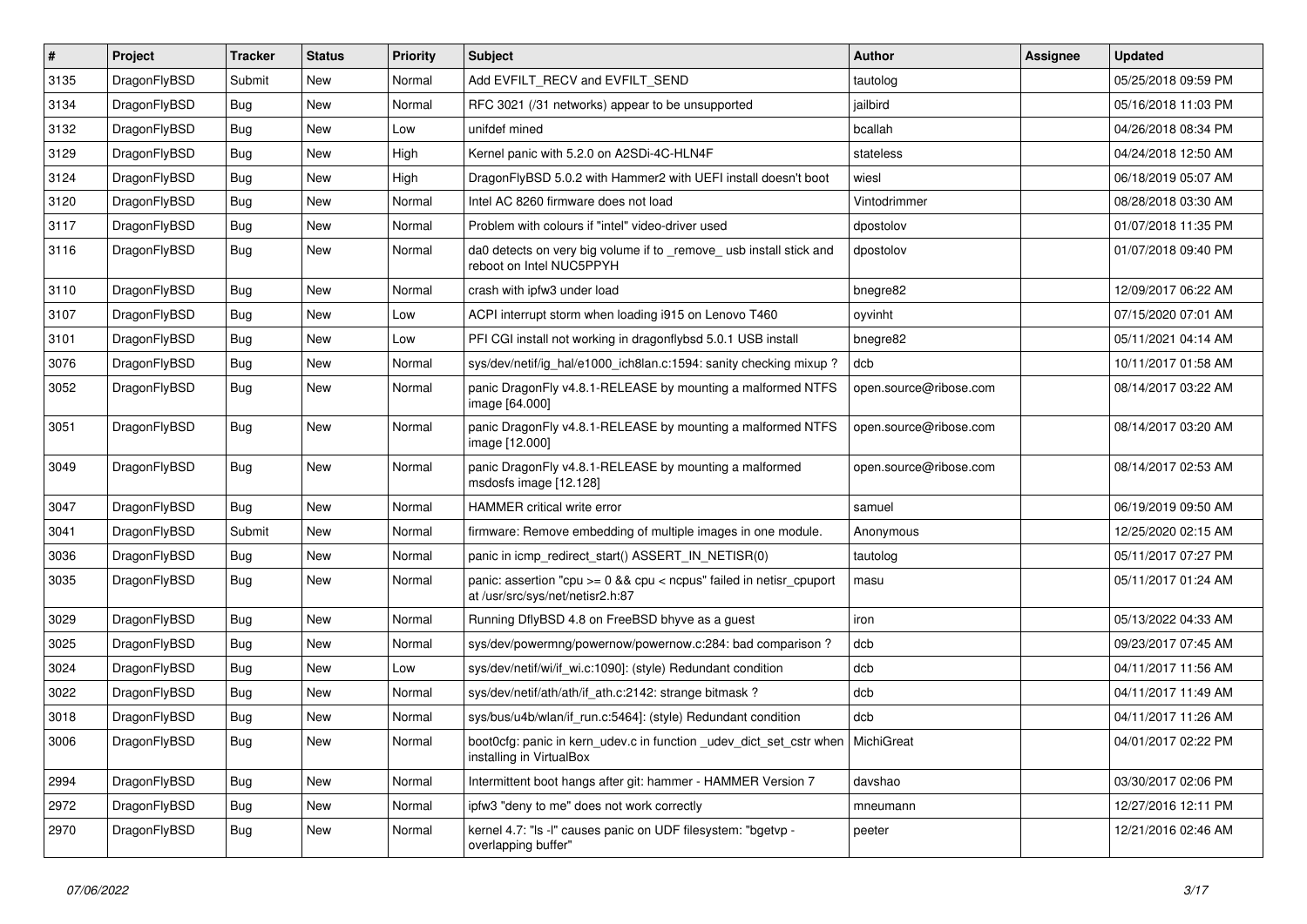| #    | Project      | <b>Tracker</b> | <b>Status</b> | <b>Priority</b> | <b>Subject</b>                                                                                                       | <b>Author</b>    | Assignee | <b>Updated</b>      |
|------|--------------|----------------|---------------|-----------------|----------------------------------------------------------------------------------------------------------------------|------------------|----------|---------------------|
| 2936 | DragonFlyBSD | <b>Bug</b>     | <b>New</b>    | Normal          | loader.efi crashes while loading kernel                                                                              | spaceille        |          | 08/20/2016 06:17 AM |
| 2933 | DragonFlyBSD | Submit         | <b>New</b>    | Normal          | Remove unix domain socket support from cat(1)                                                                        | sevan            |          | 08/01/2016 08:10 PM |
| 2931 | DragonFlyBSD | <b>Bug</b>     | <b>New</b>    | Low             | 'gdb' of 'vkernel' unable to print backtrace                                                                         | tofergus         |          | 07/26/2016 01:51 PM |
| 2930 | DragonFlyBSD | Bug            | <b>New</b>    | High            | 'objcache' causes panic during 'nfs_readdir'                                                                         | tofergus         |          | 07/26/2016 01:09 PM |
| 2924 | DragonFlyBSD | Bug            | <b>New</b>    | Normal          | cat -v fails to tag characters in extended table with M- prefix with<br>some locales                                 | sevan            |          | 07/11/2016 07:18 AM |
| 2921 | DragonFlyBSD | Submit         | <b>New</b>    | Normal          | Allow moused to accept userland mouse events                                                                         | tautolog         |          | 05/11/2021 04:08 AM |
| 2917 | DragonFlyBSD | Bug            | New           | Normal          | da8: reading primary partition table: error accessing offset<br>000000000000 for 512                                 | liweitianux      |          | 05/11/2021 08:43 PM |
| 2915 | DragonFlyBSD | Bug            | <b>New</b>    | High            | Hammer mirror-copy problem                                                                                           | dfbsd            |          | 08/25/2016 05:28 AM |
| 2898 | DragonFlyBSD | <b>Bug</b>     | <b>New</b>    | Normal          | <b>HAMMER</b> panic                                                                                                  | pavalos          |          | 11/03/2018 07:05 AM |
| 2892 | DragonFlyBSD | Bug            | <b>New</b>    | Normal          | swap pager:indefinite wait bufferf error                                                                             | lhmwzy           |          | 02/21/2016 10:32 PM |
| 2891 | DragonFlyBSD | <b>Bug</b>     | <b>New</b>    | Normal          | Kernel panic in IEEE802.11 related code                                                                              | shamaz           |          | 05/29/2016 05:49 PM |
| 2890 | DragonFlyBSD | <b>Bug</b>     | <b>New</b>    | Normal          | not able to boot usb installer on Toshiba Chromebook 2                                                               | johnnywhishbone  |          | 02/22/2016 03:42 AM |
| 2887 | DragonFlyBSD | Bug            | <b>New</b>    | Low             | Missing extattr_namespace_to_string and<br>extattr string to namespace functions                                     | rubenk           |          | 02/06/2016 05:09 AM |
| 2886 | DragonFlyBSD | <b>Bug</b>     | <b>New</b>    | Normal          | dragonfly mail agent: sending a testmail causes high system load                                                     | worf             |          | 02/05/2016 05:53 AM |
| 2882 | DragonFlyBSD | Bug            | <b>New</b>    | Low             | bridge sends packets from individual interfaces                                                                      | arcade@b1t.name  |          | 01/09/2016 12:43 PM |
| 2881 | DragonFlyBSD | <b>Bug</b>     | <b>New</b>    | Normal          | Pulseaudio hangs/resets system when starting X11                                                                     | mneumann         |          | 01/09/2016 03:08 AM |
| 2878 | DragonFlyBSD | Bug            | <b>New</b>    | Low             | [fix] CCVER problem when using clang and cpu extensions<br>(intrinsics)                                              | arcade@b1t.name  |          | 06/24/2016 04:25 AM |
| 2877 | DragonFlyBSD | <b>Bug</b>     | <b>New</b>    | Low             | sed fails when working with UTF-8 locale and non-UTF symbols                                                         | arcade@b1t.name  |          | 12/30/2015 11:20 AM |
| 2874 | DragonFlyBSD | Bug            | <b>New</b>    | Normal          | make world DESTDIR=/emptydir fails                                                                                   | pascii           |          | 12/25/2015 07:04 AM |
| 2863 | DragonFlyBSD | <b>Bug</b>     | <b>New</b>    | Normal          | HAMMER synch tid is zero                                                                                             | shamaz           |          | 12/12/2015 11:24 PM |
| 2859 | DragonFlyBSD | Bug            | <b>New</b>    | Low             | Installer configuration menu always highlights "Select timezone", no<br>matter which step was last completed.        | cgag             |          | 12/02/2015 01:54 PM |
| 2858 | DragonFlyBSD | <b>Bug</b>     | <b>New</b>    | Low             | Installer "Local or UTC" question should have "No" selected by<br>default.                                           | cgag             |          | 12/02/2015 01:18 PM |
| 2857 | DragonFlyBSD | <b>Bug</b>     | <b>New</b>    | Normal          | hammer stalls via bitcoin-qt                                                                                         | tkusumi          |          | 11/30/2015 06:52 AM |
| 2852 | DragonFlyBSD | Bug            | New           | Normal          | Hammer File System - hangs on undo during system boot / mount -<br>will not recover on DragonFlyBSD newer than 3.6.0 | abale            |          | 05/11/2021 04:07 AM |
| 2840 | DragonFlyBSD | Bug            | New           | Normal          | wrong voltage is reported                                                                                            | yellowrabbit2010 |          | 09/11/2015 06:09 PM |
| 2835 | DragonFlyBSD | Bug            | New           | Normal          | /usr/include/c++/5.0/bits/c++locale.h likes<br>POSIX_C_SOURCE>=200809                                                | davshao          |          | 11/18/2015 03:40 AM |
| 2820 | DragonFlyBSD | <b>Bug</b>     | New           | Normal          | TP-Link USB Wi-Fi adapter cannot be reattached to the system                                                         | shamaz           |          | 05/22/2015 09:45 PM |
| 2816 | DragonFlyBSD | <b>Bug</b>     | New           | Normal          | A multitasking process being debugged can get stuck                                                                  | phma             |          | 05/19/2015 03:57 AM |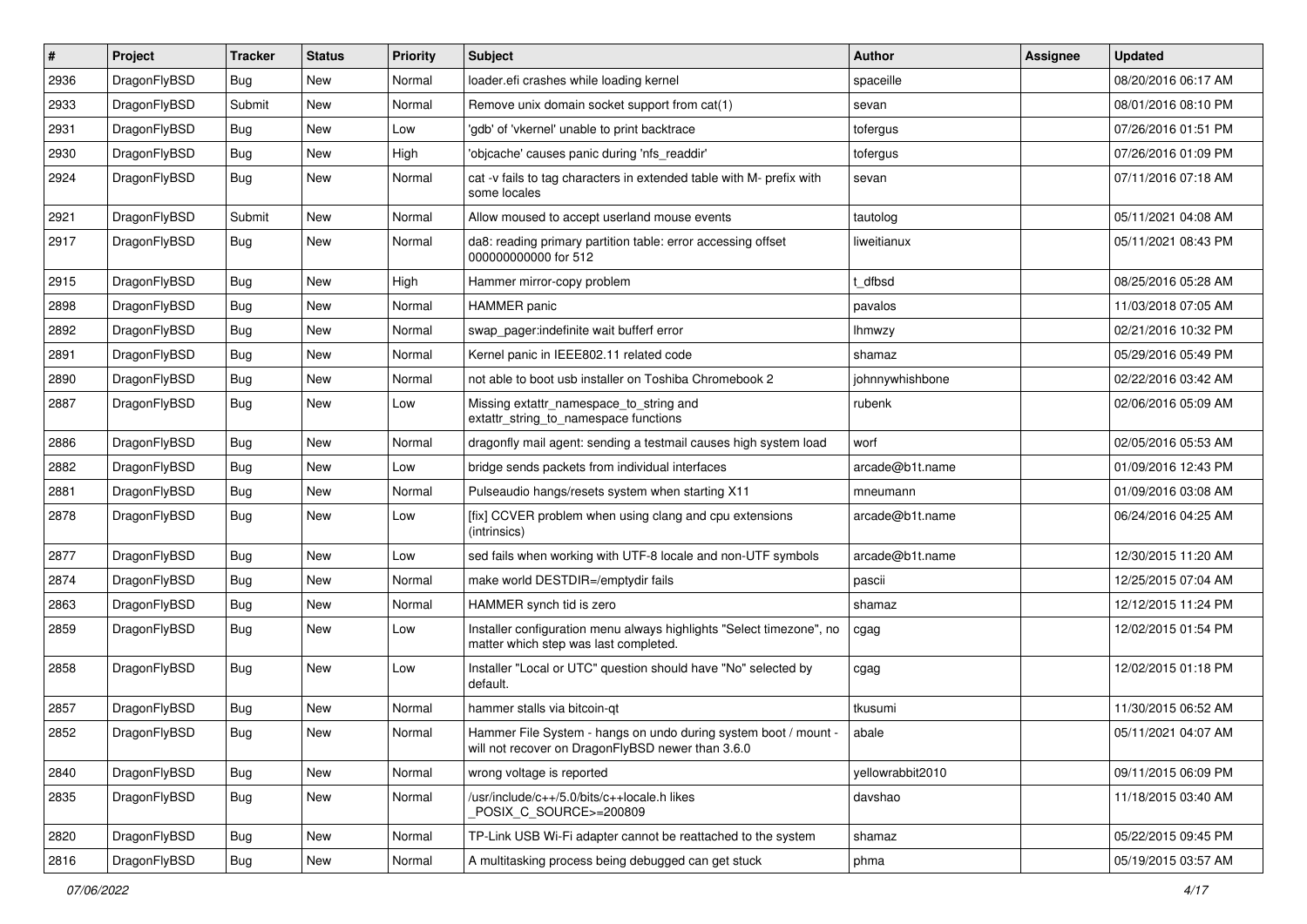| $\pmb{\#}$ | Project      | <b>Tracker</b> | <b>Status</b> | <b>Priority</b> | Subject                                                                                          | <b>Author</b> | Assignee | <b>Updated</b>      |
|------------|--------------|----------------|---------------|-----------------|--------------------------------------------------------------------------------------------------|---------------|----------|---------------------|
| 2812       | DragonFlyBSD | Bug            | New           | Normal          | Panic on Intel DE3815TYKHE                                                                       | tmorp         |          | 05/14/2015 03:14 PM |
| 2809       | DragonFlyBSD | Bug            | <b>New</b>    | Normal          | hammer mirror-stream                                                                             | masu          |          | 04/10/2015 12:33 AM |
| 2808       | DragonFlyBSD | Bug            | New           | Normal          | X freeze by switching between X and VT - results in black screen                                 | lukesky333    |          | 05/11/2021 03:55 AM |
| 2806       | DragonFlyBSD | Bug            | <b>New</b>    | Normal          | failed to configure a link-local address on ath0 (errno = 22)                                    | Chingyuan     |          | 05/25/2021 01:00 AM |
| 2803       | DragonFlyBSD | Bug            | <b>New</b>    | Normal          | HAMMER: Warning: UNDO area too small!                                                            | ftigeot       |          | 03/11/2015 03:42 PM |
| 2802       | DragonFlyBSD | <b>Bug</b>     | New           | Normal          | USB Wifi urtwn0 crash from cd boot                                                               | opvalues      |          | 03/10/2015 01:07 AM |
| 2799       | DragonFlyBSD | Bug            | <b>New</b>    | Normal          | Fatal trap 12 caused by moused(8) -p /dev/cual0                                                  | opvalues      |          | 03/04/2015 11:01 PM |
| 2790       | DragonFlyBSD | Submit         | New           | Low             | filedesc softrefs increment code factoring                                                       | dclink        |          | 02/21/2015 04:00 AM |
| 2788       | DragonFlyBSD | Bug            | <b>New</b>    | Normal          | ioctl GSLICEINFO: Not working for vnode slice                                                    | mneumann      |          | 02/12/2015 07:49 AM |
| 2738       | DragonFlyBSD | Bug            | New           | Normal          | Hammer: Strange behavior when trying to recover old version of<br>moved file                     | roland        |          | 11/20/2014 08:02 AM |
| 2736       | DragonFlyBSD | Bug            | <b>New</b>    | High            | kernel panics on acpi_timer_probe function                                                       | cnb           |          | 05/11/2021 03:55 AM |
| 2735       | DragonFlyBSD | Bug            | <b>New</b>    | Urgent          | iwn panics SYSSASSERT                                                                            | cnb           |          | 05/11/2021 03:55 AM |
| 2712       | DragonFlyBSD | Bug            | New           | Normal          | connect(2) returns EINVAL when retrying after ECONNREFUSED                                       | jorisgio      |          | 08/14/2014 05:31 PM |
| 2708       | DragonFlyBSD | Bug            | <b>New</b>    | Normal          | unable to send TCP nor UDP on age(4) interface                                                   | dermiste      |          | 05/11/2021 03:54 AM |
| 2688       | DragonFlyBSD | Bug            | New           | Normal          | 67613368bdda7 Fix wrong checks for U4B presence Asrock Z77M<br>difficulty detecting USB keyboard | davshao       |          | 06/28/2014 07:08 PM |
| 2687       | DragonFlyBSD | Bug            | <b>New</b>    | Normal          | natacontrol software RAID in installer                                                           | csmelosky     |          | 06/22/2014 12:03 PM |
| 2680       | DragonFlyBSD | <b>Bug</b>     | New           | Low             | boot0cfg update makes box unbootable                                                             | herrgard      |          | 06/10/2014 06:02 AM |
| 2675       | DragonFlyBSD | Bug            | <b>New</b>    | Low             | Ultimate N WiFi Link 5300 get iwn_intr: fatal firmware error on 5GHz                             | revuwa        |          | 05/11/2021 04:07 AM |
| 2674       | DragonFlyBSD | Bug            | <b>New</b>    | Normal          | <b>GPT Support</b>                                                                               | ftigeot       |          | 12/28/2015 02:54 PM |
| 2657       | DragonFlyBSD | Bug            | New           | High            | Needs acl to migrate our servers                                                                 | ferney        |          | 03/31/2014 11:37 AM |
| 2652       | DragonFlyBSD | Bug            | New           | Normal          | 189a0ff3761b47  ix: Implement MSI-X support locks up Lenovo<br>S10 Intel Atom n270               | davshao       |          | 05/14/2014 01:55 AM |
| 2647       | DragonFlyBSD | Bug            | <b>New</b>    | Normal          | HAMMER panic on 3.6.0                                                                            | tuxillo       |          | 05/11/2021 03:54 AM |
| 2645       | DragonFlyBSD | Bug            | <b>New</b>    | Normal          | panic with dsched fq and ioprio                                                                  | jyoung15      |          | 02/20/2014 07:29 AM |
| 2641       | DragonFlyBSD | Bug            | New           | Normal          | Panic when loading natapci as module                                                             | tuxillo       |          | 05/11/2021 03:54 AM |
| 2630       | DragonFlyBSD | Bug            | New           | Normal          | Bring in latest iconv fixes from FreeBSD10 as well as csmapper<br>updates                        | tuxillo       |          | 05/11/2021 03:54 AM |
| 2629       | DragonFlyBSD | <b>Bug</b>     | New           | Normal          | Replace gcc44 with llvm34, clang34, and libc++                                                   | tuxillo       |          | 06/02/2014 02:30 PM |
| 2626       | DragonFlyBSD | Bug            | New           | Normal          | iwn driver drops with error: "firmware error 'iwn_intr: fatal firmware<br>error"                 | rodyaj        |          | 01/09/2014 05:50 AM |
| 2622       | DragonFlyBSD | Bug            | New           | Normal          | VAIO FIT15E fn keys support                                                                      | nonsolosoft   |          | 12/31/2013 01:31 AM |
| 2621       | DragonFlyBSD | Bug            | New           | Normal          | core dump using cdrom                                                                            | nonsolosoft   |          | 12/27/2013 12:43 AM |
| 2620       | DragonFlyBSD | Bug            | New           | Normal          | moused problem                                                                                   | FilippoMo     |          | 12/20/2013 10:32 AM |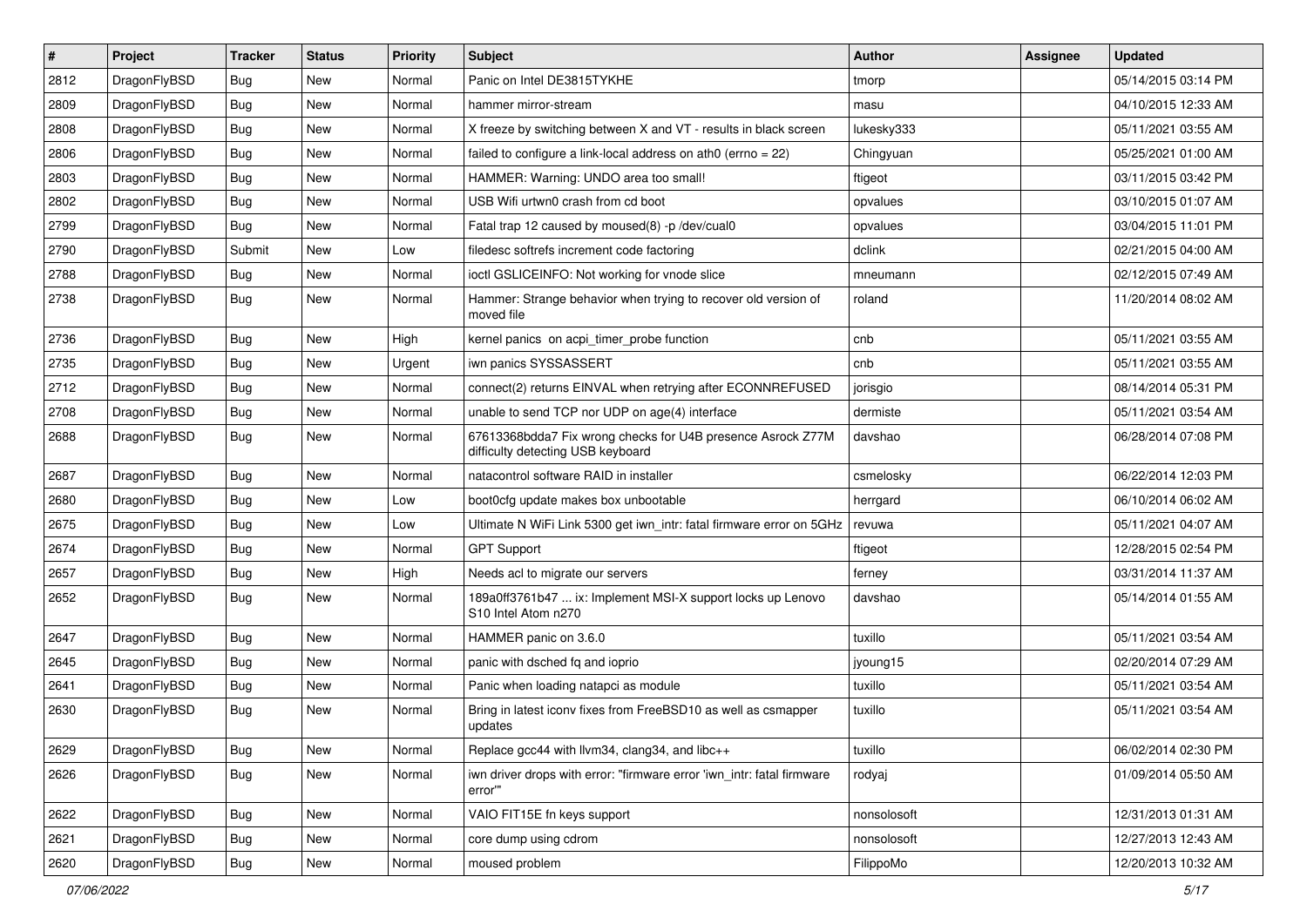| $\vert$ # | Project      | <b>Tracker</b> | <b>Status</b> | <b>Priority</b> | <b>Subject</b>                                                                                                               | <b>Author</b>     | Assignee | <b>Updated</b>      |
|-----------|--------------|----------------|---------------|-----------------|------------------------------------------------------------------------------------------------------------------------------|-------------------|----------|---------------------|
| 2619      | DragonFlyBSD | Bug            | <b>New</b>    | Normal          | DragonFly 3.6 can't be installed on a 6TB volume                                                                             | ftigeot           |          | 02/23/2014 11:55 PM |
| 2618      | DragonFlyBSD | <b>Bug</b>     | <b>New</b>    | Normal          | mouse problem on RELEASE-3 6 0                                                                                               | FilippoMo         |          | 12/20/2013 03:26 AM |
| 2611      | DragonFlyBSD | Bug            | <b>New</b>    | Normal          | Change in IP address results in network not working                                                                          | phma              |          | 12/05/2013 07:55 PM |
| 2609      | DragonFlyBSD | Bug            | New           | Normal          | master: panic: assertion<br>"LWKT_TOKEN_HELD_ANY(vm_object_token(object))" failed in<br>swp pager lookup                     | thomas.nikolajsen |          | 11/28/2013 11:36 AM |
| 2604      | DragonFlyBSD | <b>Bug</b>     | <b>New</b>    | Normal          | dell laptop does not boot with LATEST                                                                                        | isenmann          |          | 11/20/2013 02:07 AM |
| 2598      | DragonFlyBSD | <b>Bug</b>     | <b>New</b>    | Normal          | i386 via USB Booting                                                                                                         | mbzadegan         |          | 10/21/2013 02:28 AM |
| 2595      | DragonFlyBSD | <b>Bug</b>     | <b>New</b>    | Normal          | DragonFly 3.4.3 crashes on SUN Blade X6250 with Qlogic ISP 2432<br>FC card                                                   | l Turvamies       |          | 10/07/2013 11:53 AM |
| 2587      | DragonFlyBSD | Bug            | <b>New</b>    | Normal          | SATA DVD writer not detected by DragonFly                                                                                    | srussell          |          | 09/04/2020 08:55 AM |
| 2586      | DragonFlyBSD | <b>Bug</b>     | <b>New</b>    | Normal          | pf: "modulate" state seems problematic                                                                                       | srussell          |          | 09/25/2013 07:36 PM |
| 2569      | DragonFlyBSD | <b>Bug</b>     | <b>New</b>    | Normal          | ctime NFS                                                                                                                    | ferney            |          | 08/11/2013 04:35 AM |
| 2568      | DragonFlyBSD | <b>Bug</b>     | <b>New</b>    | Normal          | AHCI panic                                                                                                                   | josepht           |          | 06/07/2013 05:52 PM |
| 2565      | DragonFlyBSD | <b>Bug</b>     | New           | Normal          | "ifconfig ix0 up" panic                                                                                                      | Itpig402a         |          | 06/03/2013 05:46 AM |
| 2557      | DragonFlyBSD | <b>Bug</b>     | <b>New</b>    | Normal          | stock 3.4.1 kernel halts during booting if dm and dm_target_crypt<br>are loaded and RAID controller is present               | phma              |          | 05/12/2013 10:38 PM |
| 2552      | DragonFlyBSD | <b>Bug</b>     | <b>New</b>    | Low             | hammer recovery should indicate progress                                                                                     | phma              |          | 05/03/2013 12:13 AM |
| 2547      | DragonFlyBSD | <b>Bug</b>     | <b>New</b>    | High            | crashed while doing a dry run of pkg_rolling-replace                                                                         | phma              |          | 04/18/2013 10:40 PM |
| 2544      | DragonFlyBSD | <b>Bug</b>     | <b>New</b>    | Normal          | live DVD system boot (menu option 1) caused db> prompt on<br>PE1950                                                          | estrabd           |          | 05/11/2021 03:54 AM |
| 2535      | DragonFlyBSD | <b>Bug</b>     | <b>New</b>    | Normal          | Imap processes apparentit blocked on disk I/O                                                                                | ftigeot           |          | 04/02/2013 09:31 AM |
| 2531      | DragonFlyBSD | <b>Bug</b>     | <b>New</b>    | Normal          | camcontrol fails to disable APM                                                                                              | m.lombardi85      |          | 03/23/2013 12:28 PM |
| 2529      | DragonFlyBSD | <b>Bug</b>     | <b>New</b>    | Low             | Sundance network adapter is not detected and attached                                                                        | kworr             |          | 03/25/2013 02:29 AM |
| 2526      | DragonFlyBSD | Bug            | <b>New</b>    | Normal          | hammer cleanup doesn't run on first day of DST                                                                               | pavalos           |          | 10/18/2016 05:28 PM |
| 2520      | DragonFlyBSD | Bug            | <b>New</b>    | Normal          | panic: assertion "IS_SERIALIZED((ifp->if_serializer))" failed in<br>if_default_serialize_assert at /usr/src/sys/net/if.c:437 | ano               |          | 03/09/2013 12:14 AM |
| 2509      | DragonFlyBSD | Bug            | <b>New</b>    | Normal          | Redefinition of DIRBLKSIZ in restore(8)                                                                                      | swildner          |          | 06/04/2022 04:40 AM |
| 2498      | DragonFlyBSD | Bug            | <b>New</b>    | Normal          | DFBSD v3.2.2-RELEASE - LIST_FIRST(&bp->b_dep) == NULL"<br>failed in vfs vmio release                                         | tuxillo           |          | 05/31/2022 04:09 PM |
| 2495      | DragonFlyBSD | Bug            | New           | High            | DFBSD v3.3.0.960.g553fe7 - ocnt != 0" failed in<br>prop_object_release                                                       | tuxillo           |          | 05/31/2022 04:08 PM |
| 2493      | DragonFlyBSD | <b>Bug</b>     | <b>New</b>    | Normal          | vidcontrol: invalid video mode name                                                                                          | Svarov            |          | 01/24/2013 09:55 AM |
| 2490      | DragonFlyBSD | <b>Bug</b>     | <b>New</b>    | Normal          | nmalloc should color addresses to avoid cache bank conflictsw                                                                | vsrinivas         |          | 06/10/2014 05:51 AM |
| 2489      | DragonFlyBSD | Bug            | New           | Normal          | nmalloc doesn't cache VA for allocations > 8KB                                                                               | vsrinivas         |          | 06/10/2014 05:51 AM |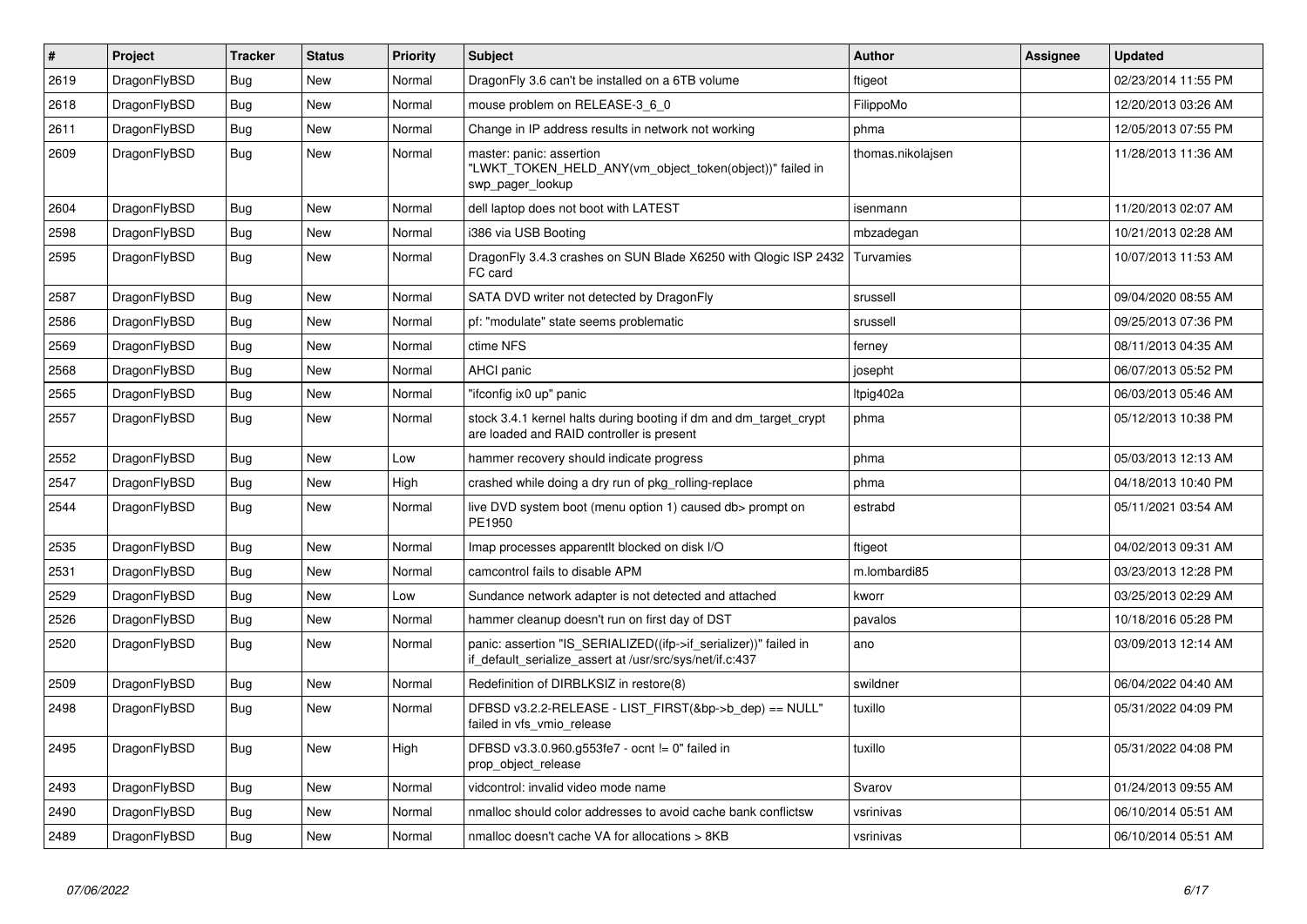| $\pmb{\#}$ | Project      | <b>Tracker</b> | <b>Status</b> | <b>Priority</b> | Subject                                                                                                    | Author            | Assignee | <b>Updated</b>      |
|------------|--------------|----------------|---------------|-----------------|------------------------------------------------------------------------------------------------------------|-------------------|----------|---------------------|
| 2473       | DragonFlyBSD | Bug            | New           | Normal          | Kernel crash when trying to up the wpi0 device (Dfly<br>v3.3.0.758.g47388-DEVELOPMENT)                     | tomaz             |          | 02/24/2014 08:50 AM |
| 2453       | DragonFlyBSD | Bug            | <b>New</b>    | Normal          | panic: assertion "gd->gd spinlocks == $0$ " failed                                                         | Johannes.Hofmann  |          | 11/12/2012 12:54 PM |
| 2444       | DragonFlyBSD | Bug            | New           | Normal          | Crash during Hammer overnight cleanup                                                                      | justin            |          | 11/04/2012 07:58 AM |
| 2436       | DragonFlyBSD | Bug            | New           | Normal          | panic: assertion "lp->lwp_qcpu == dd->cpuid" failed in<br>dfly_acquire_curproc                             | thomas.nikolajsen |          | 01/23/2013 11:07 AM |
| 2434       | DragonFlyBSD | Bug            | <b>New</b>    | Normal          | BTX Halted - Boot fails on USB/GUI                                                                         | lucmv             |          | 10/17/2012 08:12 PM |
| 2430       | DragonFlyBSD | <b>Bug</b>     | New           | Normal          | Alternate Password Hash method                                                                             | robin.carey1      |          | 10/07/2012 06:28 AM |
| 2423       | DragonFlyBSD | Bug            | New           | Urgent          | After multiple panics/locks, hitting KKASSERT in<br>hammer_init_cursor                                     | rumcic            |          | 09/18/2012 02:28 AM |
| 2421       | DragonFlyBSD | Bug            | <b>New</b>    | High            | Kernel panic: vm fault: page 0xc0f70000 not busy!                                                          | lentferj          |          | 10/03/2012 08:16 AM |
| 2412       | DragonFlyBSD | Bug            | <b>New</b>    | Normal          | wlan0 fails to get address via dhclient                                                                    | nonsolosoft       |          | 08/30/2012 05:55 AM |
| 2403       | DragonFlyBSD | Bug            | <b>New</b>    | Low             | newfs -E doesn't handle /dev/serno device names properly                                                   | ftigeot           |          | 08/17/2012 05:07 AM |
| 2389       | DragonFlyBSD | <b>Bug</b>     | New           | Normal          | computer crashed while listing processes                                                                   | phma              |          | 06/18/2012 02:49 PM |
| 2387       | DragonFlyBSD | <b>Bug</b>     | <b>New</b>    | Normal          | hammer ignores -t during dedup                                                                             | phma              |          | 06/17/2012 12:30 PM |
| 2371       | DragonFlyBSD | Bug            | <b>New</b>    | Normal          | Timezone problem with America/Sao_Paulo                                                                    | raitech           |          | 05/17/2012 01:42 PM |
| 2369       | DragonFlyBSD | Bug            | <b>New</b>    | Normal          | panic: Bad link elm 0xffffffe07edf6068 next->prev != elm                                                   | jaydg             |          | 08/15/2012 03:04 AM |
| 2331       | DragonFlyBSD | Bug            | New           | Normal          | reading mouse mode from unopen file descriptor hangs mouse<br>driver                                       | phma              |          | 03/14/2012 09:43 AM |
| 2329       | DragonFlyBSD | Bug            | <b>New</b>    | Normal          | ibm x3550 & acpi                                                                                           | ano               |          | 06/03/2014 11:37 AM |
| 2324       | DragonFlyBSD | Bug            | New           | Normal          | natacotrol support > 2TB not working even after the ftigeot patch                                          | zenny             |          | 03/03/2012 01:00 AM |
| 2319       | DragonFlyBSD | Bug            | New           | Normal          | crypt/passwd forward compat                                                                                | c.turner1         |          | 02/28/2012 12:39 PM |
| 2316       | DragonFlyBSD | Bug            | New           | Normal          | Ungraceful invalid password handling for adding a new user in the<br>installer                             | rune              |          | 04/27/2012 11:23 PM |
| 2311       | DragonFlyBSD | Bug            | <b>New</b>    | Normal          | Xorg crash having something to do with drm                                                                 | phma              |          | 02/22/2012 09:59 AM |
| 2308       | DragonFlyBSD | Bug            | <b>New</b>    | Normal          | System freeze when unloading snd_hda                                                                       | jaydg             |          | 02/19/2012 07:15 AM |
| 2306       | DragonFlyBSD | <b>Bug</b>     | New           | Normal          | a crash starts the kernel debugger in text mode, but just reboots in X                                     | phma              |          | 02/11/2012 08:02 PM |
| 2297       | DragonFlyBSD | Bug            | <b>New</b>    | Normal          | strange NFS (client) error messages / problems                                                             | Anonymous         |          | 02/19/2012 02:59 PM |
| 2292       | DragonFlyBSD | <b>Bug</b>     | New           | Normal          | re interface with jumbo frames (mtu larger than 1500) hangs after<br>some traffic                          | Anonymous         |          | 01/31/2012 12:11 AM |
| 2287       | DragonFlyBSD | <b>Bug</b>     | New           | Normal          | HAMMER(ROOT) Illegal UNDO TAIL signature at<br>300000001967c000                                            | y0n3t4n1          |          | 11/07/2018 01:22 AM |
| 2283       | DragonFlyBSD | Bug            | New           | Normal          | DFBSD DragonFly v2.13.0.957.g4f459 - pmap_release: page<br>should already be gone 0xc27120bc               | tuxillo           |          | 01/23/2012 03:03 AM |
| 2254       | DragonFlyBSD | <b>Bug</b>     | New           | Normal          | panic: assertion "ref < &td->td_toks_end" failed in lwkt_gettoken at<br>/usr/src/sys/kern/lwkt_token.c:588 | eocallaghan       |          | 12/05/2011 10:21 PM |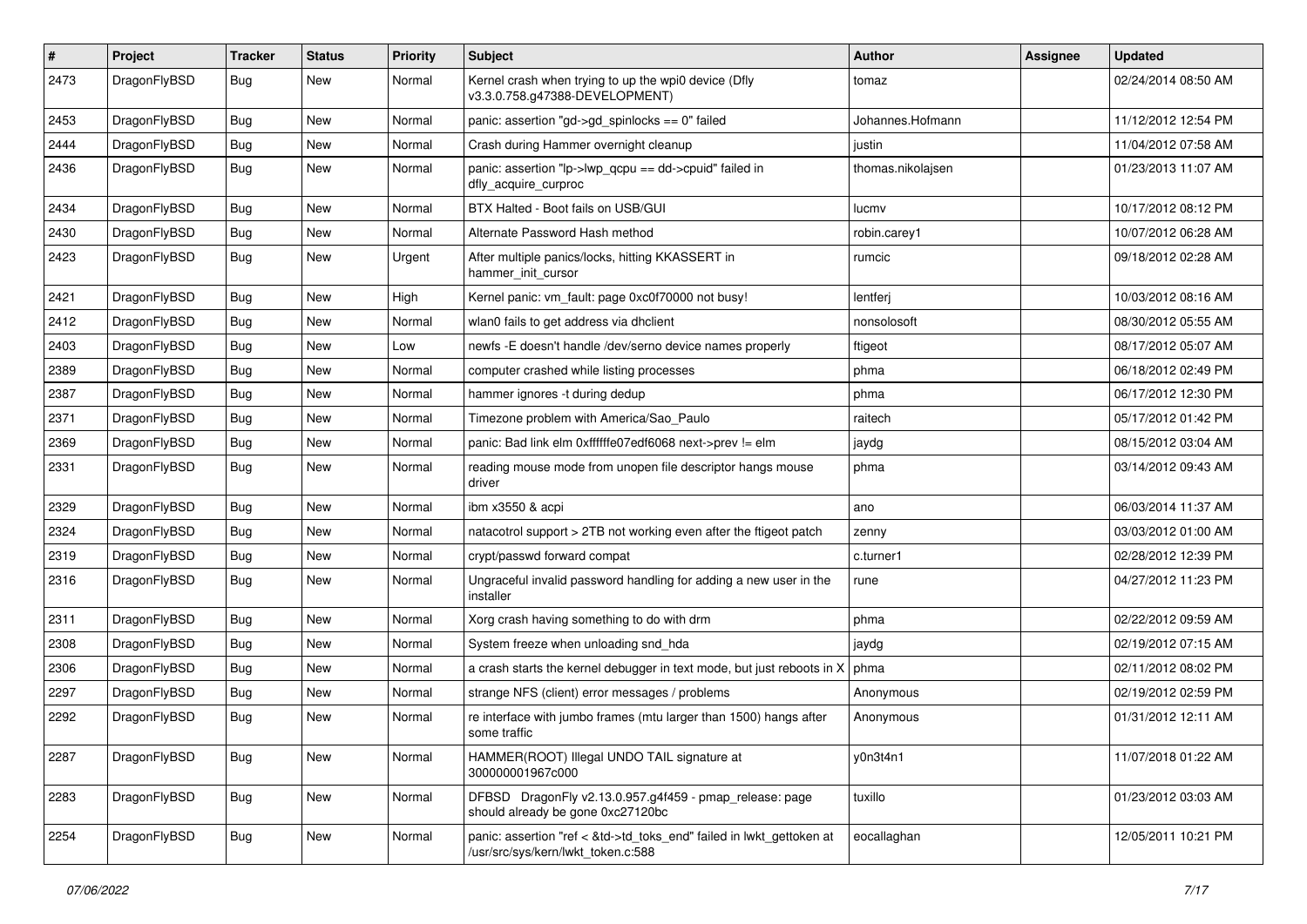| $\sharp$ | Project      | <b>Tracker</b> | <b>Status</b> | <b>Priority</b> | Subject                                                                                                    | <b>Author</b> | Assignee | <b>Updated</b>      |
|----------|--------------|----------------|---------------|-----------------|------------------------------------------------------------------------------------------------------------|---------------|----------|---------------------|
| 2250     | DragonFlyBSD | Bug            | New           | Normal          | Kernel panic                                                                                               | adamk         |          | 11/23/2018 01:10 AM |
| 2248     | DragonFlyBSD | Bug            | New           | Normal          | sysctl panic                                                                                               | pavalos       |          | 11/23/2011 06:23 PM |
| 2245     | DragonFlyBSD | Bug            | New           | Normal          | panic: assertion "ref < &td->td_toks_end" failed in lwkt_gettoken at<br>/usr/src/sys/kern/lwkt_token.c:588 | juanfra684    |          | 11/22/2011 07:41 PM |
| 2224     | DragonFlyBSD | Bug            | <b>New</b>    | Normal          | v2.13.0.291.gaa7ec - Panic on fq while installing world                                                    | tuxillo       |          | 11/18/2011 01:40 AM |
| 2210     | DragonFlyBSD | Bug            | New           | Normal          | Bugtracker cannot assign default project for new users                                                     | ahuete.devel  |          | 11/17/2011 11:30 AM |
| 2199     | DragonFlyBSD | Bug            | New           | Normal          | screen segfaults if utmpx isn't present                                                                    | pavalos       |          | 11/15/2011 10:52 PM |
| 2182     | DragonFlyBSD | Bug            | New           | Normal          | if_msk PHY FIFO underrun/overflow                                                                          | nonsolosoft   |          | 09/03/2012 06:39 AM |
| 2171     | DragonFlyBSD | Bug            | New           | Normal          | DFBSD v2.13.0.151.gdc8442 - panic: assertion "(*ptep &<br>$(PG_MANAGED PG_V)$ == $PG_V$ "                  | tuxillo       |          | 11/04/2011 05:06 PM |
| 2167     | DragonFlyBSD | Bug            | <b>New</b>    | Normal          | shutdown/reboot fails after uptime msg                                                                     | marino        |          | 11/28/2011 03:01 AM |
| 2166     | DragonFlyBSD | Bug            | <b>New</b>    | Normal          | DFBSD v2.13.0.109.g05b9d - Strange lockups                                                                 | tuxillo       |          | 10/29/2011 11:20 AM |
| 2164     | DragonFlyBSD | Bug            | New           | Normal          | panic on reboot from usb.                                                                                  | eocallaghan   |          | 10/27/2011 09:29 AM |
| 2161     | DragonFlyBSD | Bug            | New           | Normal          | Outdated xorg.conf file gets installed into etc and screws up mouse                                        | eocallaghan   |          | 10/27/2011 01:51 PM |
| 2158     | DragonFlyBSD | Bug            | New           | Normal          | iwn panics with assertion on boot.                                                                         | eocallaghan   |          | 10/24/2011 04:13 PM |
| 2154     | DragonFlyBSD | Bug            | <b>New</b>    | Normal          | vkernel copyout() doesn't return EFAULT on error                                                           | vsrinivas     |          | 10/20/2011 03:53 AM |
| 2153     | DragonFlyBSD | Bug            | New           | Normal          | Too many unuseful warnings at boot                                                                         | juanfra684    |          | 10/18/2011 10:16 PM |
| 2141     | DragonFlyBSD | Bug            | <b>New</b>    | Urgent          | loader and/or documentation broken                                                                         | sjg           |          | 01/20/2012 10:51 AM |
| 2140     | DragonFlyBSD | Bug            | New           | High            | hammer io delallocate panic with 'duplicate entry' message                                                 | ttw           |          | 10/07/2011 12:22 PM |
| 2138     | DragonFlyBSD | Bug            | New           | Normal          | > 100% CPU usage                                                                                           | robin.carey1  |          | 09/26/2011 12:20 PM |
| 2136     | DragonFlyBSD | Bug            | New           | Normal          | socketpair() doesn't free file descriptors on copyout failure                                              | vsrinivas     |          | 04/05/2013 09:13 AM |
| 2129     | DragonFlyBSD | Bug            | New           | Normal          | DFBSD v2.11.0.661.gf9438 i386 - panic: lockmgr thrd_sleep                                                  | tuxillo       |          | 09/05/2011 09:49 AM |
| 2125     | DragonFlyBSD | <b>Bug</b>     | New           | Normal          | Weird garbage in dmesg                                                                                     | herrgard      |          | 08/30/2011 08:04 PM |
| 2124     | DragonFlyBSD | <b>Bug</b>     | New           | Normal          | getty repeating too quickly on port /dev/ttyv0                                                             | sgeorge.ml    |          | 09/01/2011 04:28 AM |
| 2123     | DragonFlyBSD | <b>Bug</b>     | <b>New</b>    | Normal          | hammer is losing files                                                                                     | schmir        |          | 08/30/2011 07:56 PM |
| 2122     | DragonFlyBSD | Submit         | New           | Normal          | [Review] Fixes to the VFS layer                                                                            | ftigeot       |          | 05/31/2022 03:25 PM |
| 2117     | DragonFlyBSD | Bug            | <b>New</b>    | High            | ACPI and/or bce(4) problem with 2.11.0.673.g0d557 on HP DL380<br>G6                                        | pauska        |          | 08/22/2011 10:15 AM |
| 2115     | DragonFlyBSD | Bug            | <b>New</b>    | Normal          | [msk] system freeze after receive some paquet                                                              | bsdsx         |          | 08/22/2011 10:22 AM |
| 2107     | DragonFlyBSD | <b>Bug</b>     | <b>New</b>    | Normal          | 2.10.1 sata dvd drive issue                                                                                | ausppc        |          | 07/31/2011 08:41 PM |
| 2104     | DragonFlyBSD | <b>Bug</b>     | <b>New</b>    | Normal          | network configuration seg. fault on install CD                                                             | navratil      |          | 07/26/2011 07:55 AM |
| 2099     | DragonFlyBSD | <b>Bug</b>     | <b>New</b>    | Normal          | page fault panic in vm system                                                                              | pavalos       |          | 07/10/2011 08:51 AM |
| 2098     | DragonFlyBSD | Submit         | New           | Normal          | [PATCH] correct ath man page example<br>(/usr/src/share/man/man4/ath.4)                                    | nobody        |          | 11/15/2011 12:27 AM |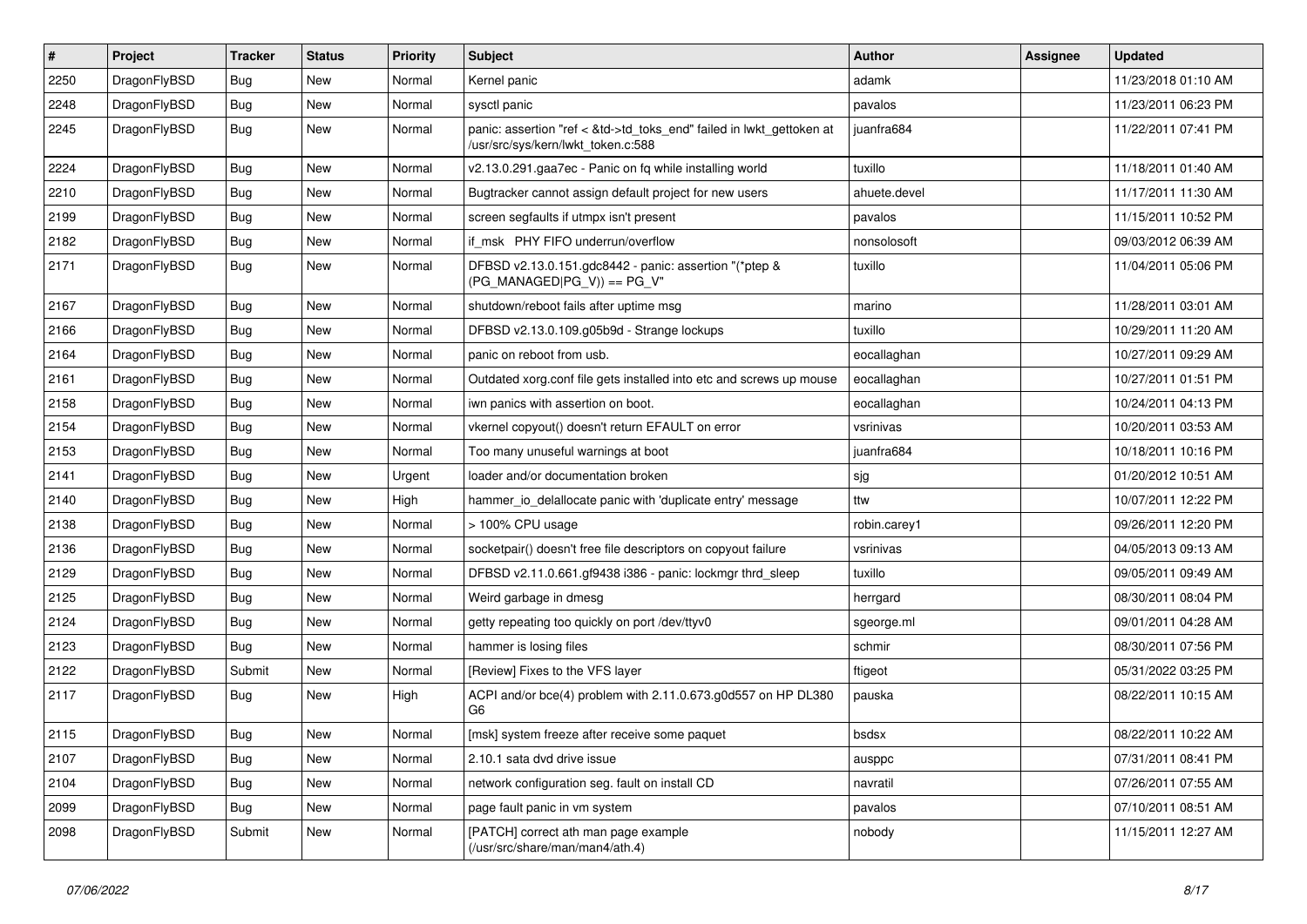| $\sharp$ | Project      | <b>Tracker</b> | <b>Status</b> | <b>Priority</b> | Subject                                                                                    | <b>Author</b>     | Assignee | <b>Updated</b>      |
|----------|--------------|----------------|---------------|-----------------|--------------------------------------------------------------------------------------------|-------------------|----------|---------------------|
| 2095     | DragonFlyBSD | <b>Bug</b>     | <b>New</b>    | Low             | Running installer post-install: Unsupported DFUI transport "                               | greenrd           |          | 06/26/2011 09:20 AM |
| 2094     | DragonFlyBSD | <b>Bug</b>     | <b>New</b>    | Normal          | Segfault when gdb printing backtrace from core dump                                        | greenrd           |          | 06/25/2011 04:14 PM |
| 2085     | DragonFlyBSD | Bug            | New           | Normal          | panic: assertion: (m->flags & PG_MAPPED) == 0 in<br>vm_page_free_toq                       | vsrinivas         |          | 06/10/2011 07:48 AM |
| 2084     | DragonFlyBSD | <b>Bug</b>     | <b>New</b>    | Normal          | DFBSD v2.11.0.242.g4d317 - panic: zone: entry not free                                     | tuxillo           |          | 07/03/2012 01:23 AM |
| 2082     | DragonFlyBSD | <b>Bug</b>     | <b>New</b>    | Normal          | dfbsd 2.10.1 amd64 - mc port build error with 'bmake bin-install'                          | sun-doctor        |          | 05/25/2011 07:18 PM |
| 2080     | DragonFlyBSD | Bug            | <b>New</b>    | Normal          | panic: lockmgr thrd_sleep: called from interrupt, ipi, or hard code<br>section             | rumcic            |          | 05/30/2011 05:06 PM |
| 2078     | DragonFlyBSD | Bug            | <b>New</b>    | Normal          | DFBSD i386 v2.11.0.201.g3ed2f - Panic during installworld into a<br>vn0 device             | tuxillo           |          | 05/19/2011 07:50 PM |
| 2077     | DragonFlyBSD | <b>Bug</b>     | <b>New</b>    | Normal          | USB devices conflicting                                                                    | srussell          |          | 05/17/2011 05:12 PM |
| 2075     | DragonFlyBSD | <b>Bug</b>     | <b>New</b>    | Normal          | pflogd on x86 64                                                                           | fanch             |          | 05/16/2011 04:04 PM |
| 2072     | DragonFlyBSD | <b>Bug</b>     | <b>New</b>    | Normal          | Fatal trap 12: stopped at lwkt_send_ipiq3                                                  | rumcic            |          | 05/17/2011 04:12 AM |
| 2071     | DragonFlyBSD | <b>Bug</b>     | New           | High            | Panic on assertion: (int)(flg->seq - seq) > 0 in hammer_flusher_flush<br>after inode error | vsrinivas         |          | 06/12/2011 07:59 AM |
| 2067     | DragonFlyBSD | <b>Bug</b>     | <b>New</b>    | Normal          | sound/pcm: "play interrupt timeout, channel dead"                                          | matthiasr         |          | 05/11/2021 03:55 AM |
| 2061     | DragonFlyBSD | <b>Bug</b>     | New           | Normal          | USB keyboard boot panic                                                                    | sjg               |          | 05/04/2012 12:20 AM |
| 2055     | DragonFlyBSD | <b>Bug</b>     | <b>New</b>    | Normal          | $ssh + IPV6 + bridge \Rightarrow connection freezes$                                       | steve             |          | 04/24/2011 07:13 PM |
| 2052     | DragonFlyBSD | <b>Bug</b>     | New           | Normal          | Kernel panic: CPU APIC ID out of range                                                     | Anonymous         |          | 05/02/2011 11:06 AM |
| 2051     | DragonFlyBSD | <b>Bug</b>     | <b>New</b>    | Normal          | No ipv6 lan route entry created on 2.10                                                    | ftigeot           |          | 04/21/2011 10:37 AM |
| 2048     | DragonFlyBSD | <b>Bug</b>     | <b>New</b>    | Normal          | panic: ffs_sync: rofs mod                                                                  | pavalos           |          | 04/12/2011 05:45 AM |
| 2045     | DragonFlyBSD | <b>Bug</b>     | New           | Normal          | ral(4): Fatal trap 12: page fault while in kernel mode (two panics)                        | herrgard          |          | 11/03/2011 05:34 PM |
| 2042     | DragonFlyBSD | <b>Bug</b>     | <b>New</b>    | Normal          | kernel panic, when run boot0cfg                                                            | sepherosa         |          | 05/31/2022 03:01 PM |
| 2020     | DragonFlyBSD | <b>Bug</b>     | New           | Low             | Port brcm80211 driver from Linux to DragonFly BSD                                          | studer            |          | 03/05/2011 10:54 PM |
| 2008     | DragonFlyBSD | <b>Bug</b>     | New           | Normal          | lwkt_setcpu_remote: td->td_flags 00800621 console flood                                    | pavalos           |          | 03/06/2011 09:37 PM |
| 2004     | DragonFlyBSD | <b>Bug</b>     | <b>New</b>    | Normal          | LWKT_WAIT_IPIQ panic                                                                       | steve             |          | 03/08/2011 05:46 PM |
| 1990     | DragonFlyBSD | <b>Bug</b>     | New           | Normal          | /mnt too large to mount                                                                    | peur.neu          |          | 02/16/2011 11:24 PM |
| 1984     | DragonFlyBSD | <b>Bug</b>     | New           | Normal          | hammer mount fails after crash - HAMMER: FIFO record bad head<br>signature                 | thomas.nikolajsen |          | 03/08/2011 06:57 PM |
| 1982     | DragonFlyBSD | <b>Bug</b>     | New           | Low             | There is no linuxulator on x86-64                                                          | herrgard          |          | 05/31/2022 02:25 PM |
| 1975     | DragonFlyBSD | Bug            | New           | Normal          | Applications seg fault in select() and poll()                                              | rumcic            |          | 05/31/2022 02:58 PM |
| 1961     | DragonFlyBSD | <b>Bug</b>     | New           | Normal          | Can't create dump from DDB                                                                 | shamaz            |          | 01/29/2011 09:02 PM |
| 1959     | DragonFlyBSD | <b>Bug</b>     | New           | Normal          | DFBSD v2.9.1.422.gc98f2 - Panic during boot - IPv6 and PF                                  | tuxillo           |          | 01/13/2011 03:37 AM |
| 1951     | DragonFlyBSD | <b>Bug</b>     | New           | Normal          | dma_timeouts at phyaddr on a good hdd                                                      | peur.neu          |          | 01/04/2011 07:12 AM |
| 1949     | DragonFlyBSD | <b>Bug</b>     | New           | Normal          | iwn panic                                                                                  | pavalos           |          | 01/30/2011 03:21 AM |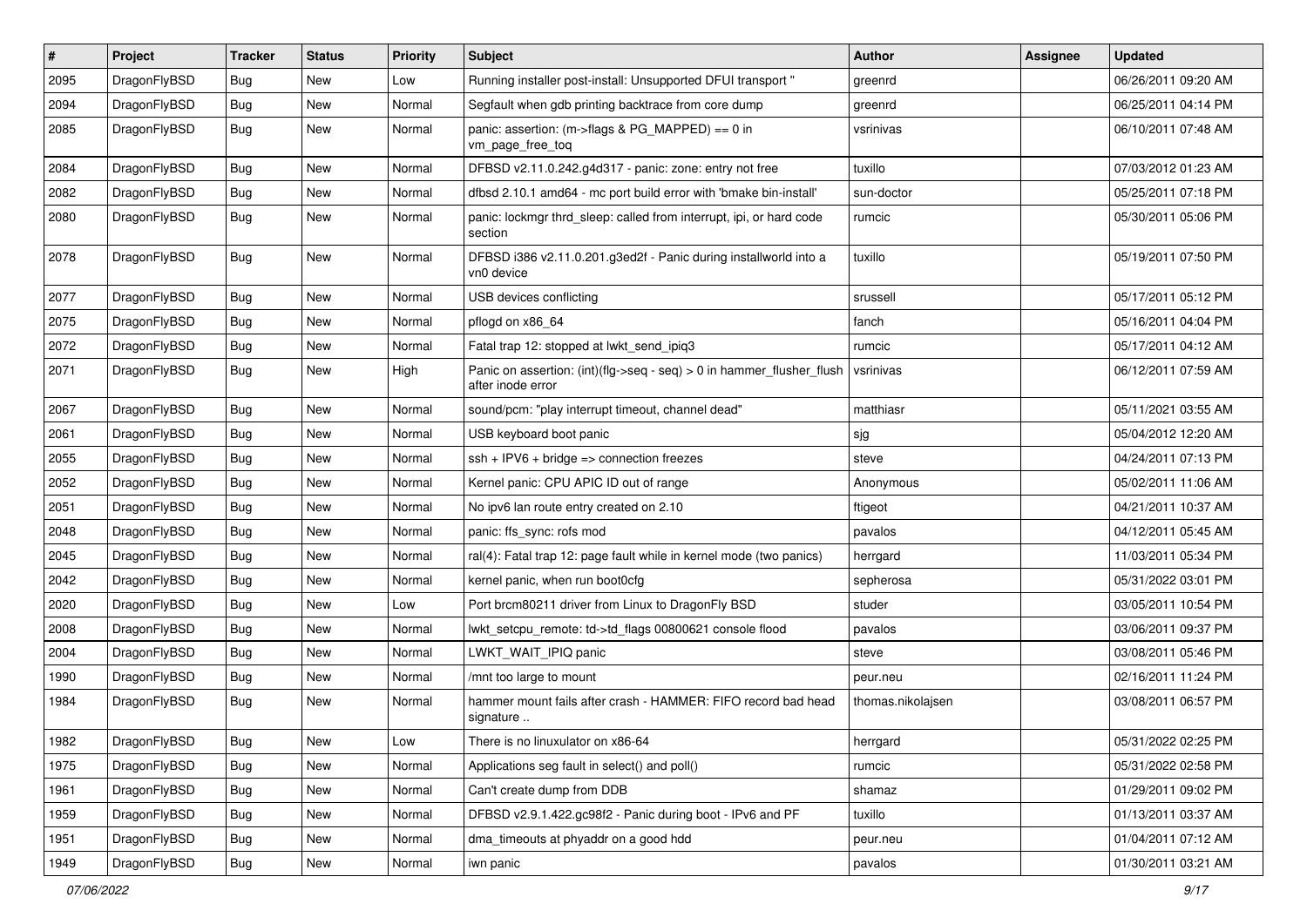| $\pmb{\#}$ | Project      | Tracker    | <b>Status</b> | <b>Priority</b> | Subject                                                                                                                                                                                           | <b>Author</b>      | Assignee | <b>Updated</b>      |
|------------|--------------|------------|---------------|-----------------|---------------------------------------------------------------------------------------------------------------------------------------------------------------------------------------------------|--------------------|----------|---------------------|
| 1947       | DragonFlyBSD | Bug        | <b>New</b>    | Low             | GA-880GM-UD2H (rev. 1.3) AHCI fails to detect disks at the end of<br>the RAID controller                                                                                                          | eocallaghan        |          | 11/27/2021 08:46 AM |
| 1944       | DragonFlyBSD | <b>Bug</b> | New           | Normal          | panic: backing object 0xdea7b258 was somehow re-referenced<br>during collapse!                                                                                                                    | sepherosa          |          | 12/27/2010 02:06 AM |
| 1943       | DragonFlyBSD | <b>Bug</b> | <b>New</b>    | Normal          | hammer assertion panic                                                                                                                                                                            | peter              |          | 12/27/2010 12:45 AM |
| 1942       | DragonFlyBSD | <b>Bug</b> | New           | Normal          | locking against myself in getcacheblk()?                                                                                                                                                          | qhwt.dfly          |          | 05/31/2022 02:15 PM |
| 1941       | DragonFlyBSD | Bug        | <b>New</b>    | Normal          | wlan config crash                                                                                                                                                                                 | abandon.every.hope |          | 12/24/2010 07:54 PM |
| 1939       | DragonFlyBSD | Bug        | New           | Normal          | Panic on nightly build and stress test box                                                                                                                                                        | lentferj           |          | 12/18/2010 08:41 AM |
| 1935       | DragonFlyBSD | <b>Bug</b> | New           | Normal          | mouse does not work after switching between x and console                                                                                                                                         | shamaz             |          | 12/13/2010 10:06 AM |
| 1923       | DragonFlyBSD | Bug        | New           | Normal          | Abysmal NFS performance with IPv6                                                                                                                                                                 | ftigeot            |          | 12/05/2010 09:34 PM |
| 1920       | DragonFlyBSD | <b>Bug</b> | New           | High            | system hangs                                                                                                                                                                                      | zhtw               |          | 11/22/2010 08:59 AM |
| 1917       | DragonFlyBSD | Bug        | New           | Normal          | panic: assertion: (RB_EMPTY(&ip->rec_tree) && (ip->flags &<br>HAMMER_INODE_XDIRTY) == 0)    (!RB_EMPTY(&ip->rec_tree)<br>&& (ip->flags & HAMMER INODE XDIRTY) != 0) in<br>hammer flush inode done | qhwt.dfly          |          | 11/24/2010 03:23 AM |
| 1916       | DragonFlyBSD | <b>Bug</b> | New           | Normal          | Constant crashes on x86_64 with UFS                                                                                                                                                               | lentferj           |          | 11/21/2010 07:40 PM |
| 1913       | DragonFlyBSD | Bug        | New           | Normal          | panic: assertion: ip->flush_state != HAMMER_FST_FLUSH in<br>hammer_flush_inode_core                                                                                                               | swildner           |          | 11/20/2010 05:27 PM |
| 1907       | DragonFlyBSD | <b>Bug</b> | New           | Normal          | Hammer crash in hammer flusher flush()                                                                                                                                                            | swildner           |          | 11/11/2010 05:07 AM |
| 1899       | DragonFlyBSD | Bug        | New           | Normal          | Keyboard doesn't work                                                                                                                                                                             | fransm             |          | 05/15/2022 03:32 PM |
| 1884       | DragonFlyBSD | <b>Bug</b> | New           | Normal          | System completely freezes while listening music (devbuf: malloc<br>limit exceeded)                                                                                                                | shamaz             |          | 01/24/2011 05:00 PM |
| 1882       | DragonFlyBSD | Bug        | New           | Low             | Idea for handling new USB vendor/device codes                                                                                                                                                     | bmk                |          | 10/20/2010 12:15 PM |
| 1877       | DragonFlyBSD | Bug        | New           | Normal          | Freeze during 1st hammer cleanup after new install                                                                                                                                                | elekktretterr      |          | 05/15/2022 11:43 AM |
| 1874       | DragonFlyBSD | <b>Bug</b> | New           | Normal          | mpd listening on all IPs, accepting only on one                                                                                                                                                   | rumcic             |          | 05/08/2011 01:01 PM |
| 1873       | DragonFlyBSD | <b>Bug</b> | New           | Normal          | Panic upon usb mouse detach and reattaching                                                                                                                                                       | rumcic             |          | 02/01/2011 09:53 AM |
| 1867       | DragonFlyBSD | Bug        | New           | Normal          | it(4) motherboard and fan problems                                                                                                                                                                | tuxillo            |          | 07/08/2011 10:48 AM |
| 1861       | DragonFlyBSD | <b>Bug</b> | New           | Normal          | panic via kprintf (lockmgr called in a hard section)                                                                                                                                              | vsrinivas          |          | 10/11/2010 12:56 AM |
| 1850       | DragonFlyBSD | <b>Bug</b> | New           | Normal          | volume-add on hammer root fs panic                                                                                                                                                                | Johannes.Hofmann   |          | 04/18/2019 04:27 AM |
| 1836       | DragonFlyBSD | <b>Bug</b> | New           | Normal          | Incorrect TCP checksum show up in tcpdump                                                                                                                                                         | robgar1            |          | 05/15/2022 11:22 AM |
| 1826       | DragonFlyBSD | Bug        | New           | Normal          | panic during boot: assertion so->so_port  in tcp_input                                                                                                                                            | ftigeot            |          | 05/15/2022 11:05 AM |
| 1818       | DragonFlyBSD | <b>Bug</b> | New           | Normal          | panic: Bad tailq NEXT (kqueue issue ?)                                                                                                                                                            | ftigeot            |          | 05/15/2022 11:40 AM |
| 1786       | DragonFlyBSD | <b>Bug</b> | New           | Normal          | Calling NULL function pointer initiates panic loop                                                                                                                                                | sjg                |          | 10/11/2010 05:28 PM |
| 1774       | DragonFlyBSD | <b>Bug</b> | New           | Normal          | New IP header cleanup branch available for testing                                                                                                                                                | dillon             |          | 05/15/2022 10:59 AM |
| 1695       | DragonFlyBSD | <b>Bug</b> | New           | Normal          | NFS-related system breakdown                                                                                                                                                                      | Anonymous          |          | 04/10/2014 12:35 AM |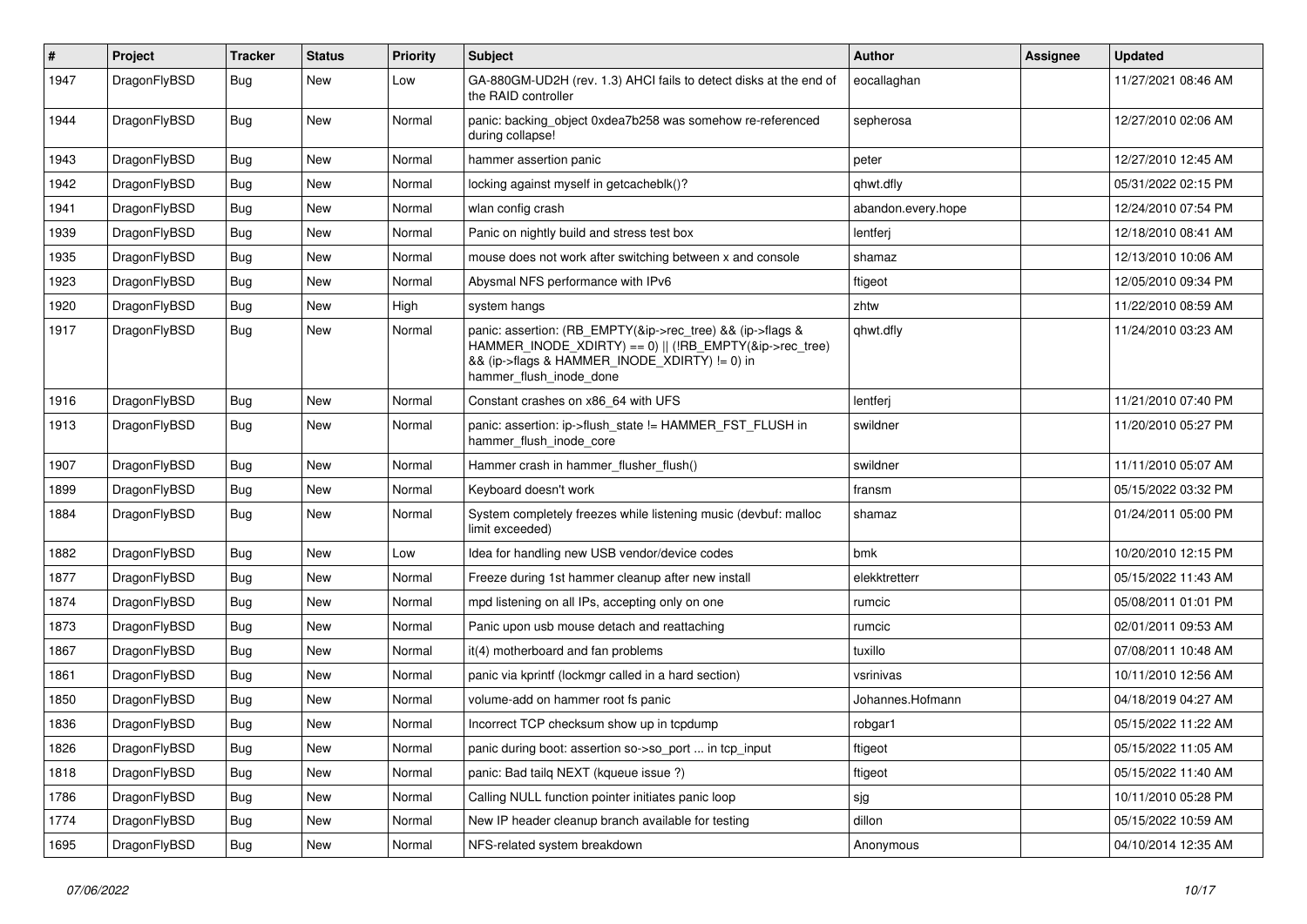| #    | Project      | <b>Tracker</b> | <b>Status</b> | <b>Priority</b> | <b>Subject</b>                                                                                                                                           | <b>Author</b>  | Assignee  | <b>Updated</b>      |
|------|--------------|----------------|---------------|-----------------|----------------------------------------------------------------------------------------------------------------------------------------------------------|----------------|-----------|---------------------|
| 1634 | DragonFlyBSD | Bug            | <b>New</b>    | Normal          | panic: spin lock: 0xe4ad1320, indefinitive wait!                                                                                                         | elekktretterr  |           | 01/19/2015 03:21 AM |
| 1594 | DragonFlyBSD | <b>Bug</b>     | <b>New</b>    | Normal          | Kernel panic during boot from Live CD on Dell E6400                                                                                                      | bodie          |           | 05/11/2021 03:54 AM |
| 1559 | DragonFlyBSD | <b>Bug</b>     | <b>New</b>    | Normal          | kernel trap                                                                                                                                              | phma           |           | 11/27/2021 08:43 AM |
| 1525 | DragonFlyBSD | Bug            | <b>New</b>    | Normal          | boehm-gc problems                                                                                                                                        | hasso          |           | 10/13/2012 07:13 PM |
| 1463 | DragonFlyBSD | <b>Bug</b>     | <b>New</b>    | Normal          | Mountroot before drives are initialized                                                                                                                  | elekktretterr  |           | 12/07/2010 01:30 PM |
| 1313 | DragonFlyBSD | Bug            | New           | Low             | Signal code in kernel needs major overhaul (signal queues,<br>si_code, si_addr)                                                                          | hasso          |           | 05/11/2021 04:00 AM |
| 1246 | DragonFlyBSD | <b>Bug</b>     | <b>New</b>    | Normal          | bad resolution (monitor desync) with livedvd                                                                                                             | Przem0l        |           | 02/18/2014 06:29 AM |
| 1194 | DragonFlyBSD | <b>Bug</b>     | <b>New</b>    | Normal          | SCSI errors while trying to copy photos from my camera                                                                                                   | elekktretterr  |           | 01/14/2015 04:39 PM |
| 1193 | DragonFlyBSD | <b>Bug</b>     | <b>New</b>    | Normal          | kernel doesn't recognize cdrom drive                                                                                                                     | nonsolosoft    |           | 01/25/2014 09:11 PM |
| 1192 | DragonFlyBSD | Submit         | <b>New</b>    | Normal          | KKASSERTs in sys/kern/uipc_{msg,socket}.c are too strict                                                                                                 | rumcic         |           | 05/11/2021 04:07 AM |
| 1185 | DragonFlyBSD | Bug            | <b>New</b>    | High            | need a tool to merge changes into /etc                                                                                                                   | wa1ter         |           | 02/18/2014 06:02 AM |
| 989  | DragonFlyBSD | <b>Bug</b>     | <b>New</b>    | Normal          | installer/fdisk trouble with wrapped values                                                                                                              | Discodestroyer |           | 02/18/2014 06:27 AM |
| 599  | DragonFlyBSD | <b>Bug</b>     | <b>New</b>    | Urgent          | 1.9.0 reproducable panic                                                                                                                                 | pavalos        |           | 12/22/2010 01:08 AM |
| 1538 | DragonFlyBSD | <b>Bug</b>     | <b>New</b>    | Low             | mountroot should probe file systems                                                                                                                      | corecode       | alexh     | 11/24/2010 06:35 PM |
| 1430 | DragonFlyBSD | Bug            | <b>New</b>    | Normal          | Buggy $w(1)$ ?                                                                                                                                           | hasso          | alexh     | 11/24/2010 08:09 AM |
| 3154 | DragonFlyBSD | Submit         | <b>New</b>    | Normal          | Update serial handling in bootloader                                                                                                                     | ddegroot       | dillon    | 11/06/2018 11:21 PM |
| 2092 | DragonFlyBSD | <b>Bug</b>     | <b>New</b>    | Normal          | Panic: Bad link elm 0x next->prev != elm                                                                                                                 | masterblaster  | dillon    | 12/04/2011 12:49 PM |
| 2870 | DragonFlyBSD | Bug            | <b>New</b>    | High            | Broken text and icons when glamor acceleration is used                                                                                                   | 375gnu         | ftigeot   | 01/31/2016 12:13 AM |
| 1964 | DragonFlyBSD | <b>Bug</b>     | <b>New</b>    | Normal          | iwn (panic assertion : wlan assert serialized)                                                                                                           | sjmm.ptr       | josepht   | 02/01/2011 12:57 PM |
| 1946 | DragonFlyBSD | <b>Bug</b>     | <b>New</b>    | Normal          | ieee80211 panic                                                                                                                                          | pavalos        | josepht   | 01/27/2011 06:00 PM |
| 1969 | DragonFlyBSD | <b>Bug</b>     | <b>New</b>    | Normal          | pf-related network problem                                                                                                                               | pavalos        | lentferj  | 02/01/2011 06:57 PM |
| 679  | DragonFlyBSD | <b>Bug</b>     | <b>New</b>    | Low             | Netgraph backward compatibility for old *LEN constants                                                                                                   | nant           | nant      | 02/18/2014 05:45 AM |
| 2822 | DragonFlyBSD | <b>Bug</b>     | <b>New</b>    | Normal          | USB 3.0 stick throws "reading primary partition table: error<br>accessing offset 000[] for 152" error, while the stick works on any<br>other OS I tested | revuwa         | profmakx  | 06/29/2015 05:56 AM |
| 2746 | DragonFlyBSD | Bug            | <b>New</b>    | Normal          | some fraction of xterms started from the xmonad window manager<br>get killed with SIGALRM                                                                | isenmann       | profmakx  | 12/28/2014 02:51 AM |
| 600  | DragonFlyBSD | <b>Bug</b>     | <b>New</b>    | Low             | /sys/libkern/karc4random                                                                                                                                 | robin_carey5   | profmakx  | 01/19/2015 03:07 AM |
| 2825 | DragonFlyBSD | <b>Bug</b>     | New           | High            | 3x dhclient = hanging system (objcache exhausted)                                                                                                        | jaccovonb      | sepherosa | 05/11/2021 03:55 AM |
| 1769 | DragonFlyBSD | Bug            | New           | Normal          | panic: assertion: _tp->tt_msg->tt_cpuid == mycpuid in<br>tcp_callout_active                                                                              | pavalos        | sjg       | 05/15/2022 11:07 AM |
| 1532 | DragonFlyBSD | <b>Bug</b>     | New           | Low             | jemalloc doesn't work on DragonFly                                                                                                                       | hasso          | sjg       | 08/02/2011 01:14 AM |
| 2585 | DragonFlyBSD | Bug            | New           | Normal          | Dfly 3.4.3 on ESXi 5.1, HP Smart Array P410 passthrough<br>recognised, but not functioning                                                               | yggdrasil      | swildner  | 05/09/2022 08:14 AM |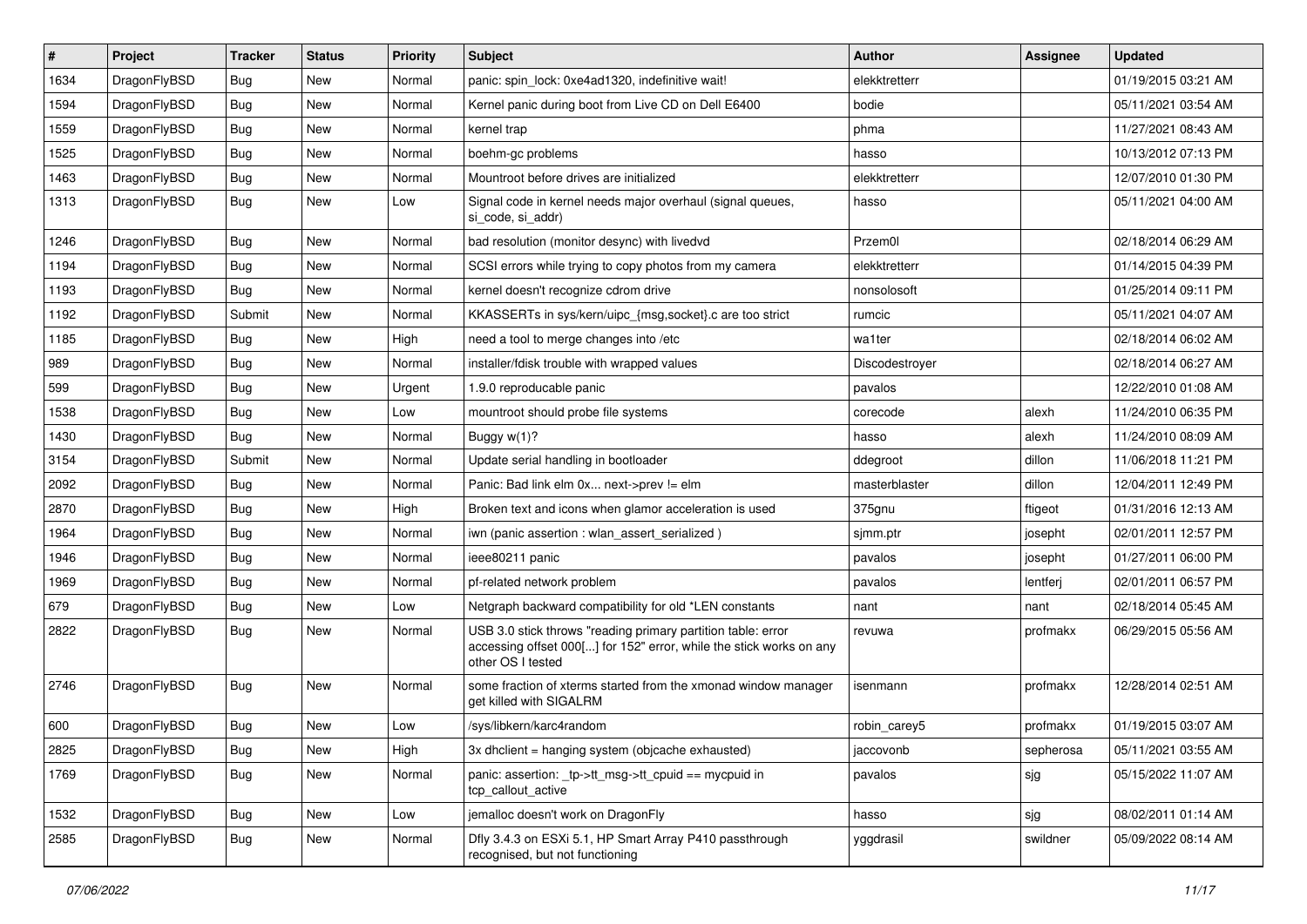| $\vert$ # | Project      | <b>Tracker</b> | <b>Status</b> | <b>Priority</b> | Subject                                                                                                | <b>Author</b>    | <b>Assignee</b> | <b>Updated</b>      |
|-----------|--------------|----------------|---------------|-----------------|--------------------------------------------------------------------------------------------------------|------------------|-----------------|---------------------|
| 2265      | DragonFlyBSD | <b>Bug</b>     | <b>New</b>    | Normal          | mbsrtowcs does not properly handle invalid mbstate_t in ps                                             | c.turner1        | swildner        | 01/10/2012 07:56 PM |
| 2252      | DragonFlyBSD | Bug            | <b>New</b>    | Low             | snd hda not useable if loaded via /boot/loader.conf                                                    | xbit             | swildner        | 12/14/2011 12:23 AM |
| 1714      | DragonFlyBSD | <b>Bug</b>     | <b>New</b>    | Low             | hwpmc                                                                                                  | alexh            | swildner        | 08/18/2012 02:03 PM |
| 341       | DragonFlyBSD | Bug            | <b>New</b>    | Normal          | Vinum erroneously repors devices as busy                                                               | corecode         | swildner        | 01/21/2012 04:50 AM |
| 3314      | DragonFlyBSD | <b>Bug</b>     | <b>New</b>    | Normal          | Bring virtio_console(4) from FreeBSD                                                                   | tuxillo          | tuxillo         | 05/29/2022 08:24 AM |
| 2496      | DragonFlyBSD | <b>Bug</b>     | New           | Normal          | NTFS malloc limit exceeded                                                                             | plasmob          | tuxillo         | 02/19/2013 08:47 AM |
| 2416      | DragonFlyBSD | Bug            | <b>New</b>    | Normal          | ".' entry can be removed on mounted nfs filesystem                                                     | ftigeot          | tuxillo         | 06/03/2014 04:40 AM |
| 1876      | DragonFlyBSD | Bug            | New           | Normal          | devfs in jail + logging out from console $(ttvv1+)$ -> panic                                           | qhwt.dfly        | tuxillo         | 05/31/2022 03:24 PM |
| 1556      | DragonFlyBSD | <b>Bug</b>     | <b>New</b>    | Normal          | many processes stuck in "hmrrcm", system unusable                                                      | corecode         | tuxillo         | 05/11/2021 03:52 AM |
| 1474      | DragonFlyBSD | <b>Bug</b>     | <b>New</b>    | Normal          | ithread 1 unexpectedly rescheduled                                                                     | corecode         | tuxillo         | 05/11/2021 03:52 AM |
| 1442      | DragonFlyBSD | <b>Bug</b>     | <b>New</b>    | Normal          | blocking SIGSEGV and triggering a segment violation produces an<br>all CPU consuming process           | corecode         | tuxillo         | 05/11/2021 03:52 AM |
| 1440      | DragonFlyBSD | <b>Bug</b>     | <b>New</b>    | Normal          | ptrace/gdb doesn't work after process blocks SIGTRAP                                                   | corecode         | tuxillo         | 05/11/2021 03:52 AM |
| 1293      | DragonFlyBSD | <b>Bug</b>     | New           | Normal          | 2.2.1-REL Installer Request                                                                            | mk               | tuxillo         | 05/11/2021 04:00 AM |
| 1198      | DragonFlyBSD | Bug            | <b>New</b>    | High            | DDB loops panic in db_read_bytes                                                                       | corecode         | tuxillo         | 05/11/2021 03:51 AM |
| 731       | DragonFlyBSD | <b>Bug</b>     | New           | Normal          | system freeze on "slice too large"                                                                     | corecode         | tuxillo         | 06/25/2022 04:01 AM |
| 2828      | DragonFlyBSD | <b>Bug</b>     | New           | High            | On AMD APUs and Bulldozer CPUs, the machdep.cpu_idle_hlt<br>sysctl should be 3 by default              | vadaszi          | vadaszi         | 05/11/2021 04:07 AM |
| 2577      | DragonFlyBSD | <b>Bug</b>     | <b>New</b>    | Normal          | virtio-blk iops performance is cpu limited on high end devices                                         | gjs278           | vsrinivas       | 08/01/2013 02:28 PM |
| 2370      | DragonFlyBSD | Bug            | <b>New</b>    | Normal          | panic: ffs_valloc: dup alloc                                                                           | marino           | vsrinivas       | 02/01/2013 09:28 AM |
| 2113      | DragonFlyBSD | <b>Bug</b>     | <b>New</b>    | Normal          | nmalloc threaded program fork leak                                                                     | vsrinivas        | vsrinivas       | 08/11/2011 07:25 PM |
| 3317      | DragonFlyBSD | <b>Bug</b>     | In Progress   | Normal          | Network vtnet0 not working on Hetzner cloud                                                            | mneumann         |                 | 06/18/2022 03:55 AM |
| 3310      | DragonFlyBSD | <b>Bug</b>     | In Progress   | Normal          | NVMM+QEMU fail to boot with UEFI: Mem Assist Failed<br>[gpa=0xfffffff0]                                | liweitianux      |                 | 01/11/2022 03:22 PM |
| 3299      | DragonFlyBSD | Bug            | In Progress   | Normal          | DragonFlyBSD reports utterly wrong uptime (most of the time, right<br>after booting in)                | adrian           |                 | 11/11/2021 01:43 PM |
| 3269      | DragonFlyBSD | <b>Bug</b>     | In Progress   | Normal          | Is double-buffer'd buf still required by HAMMER2?                                                      | tkusumi          |                 | 05/12/2021 04:09 PM |
| 3113      | DragonFlyBSD | Bug            | In Progress   | Urgent          | Booting vKernel fails due being out of swap space                                                      | tcullen          |                 | 05/11/2021 04:14 AM |
| 3111      | DragonFlyBSD | <b>Bug</b>     | In Progress   | High            | Mouse lags every second heavily under X11                                                              | mneumann         |                 | 12/12/2017 09:46 PM |
| 3021      | DragonFlyBSD | <b>Bug</b>     | In Progress   | Normal          | sys/dev/drm/i915/i915_gem_stolen.c:115]: (error) Signed integer<br>overflow for expression '65535<<20' | dcb              |                 | 04/11/2017 12:46 PM |
| 3011      | DragonFlyBSD | <b>Bug</b>     | In Progress   | Normal          | dragonfly/sys/dev/netif/re/re.c: suspicious code?                                                      | dcb              |                 | 07/29/2017 01:26 AM |
| 2797      | DragonFlyBSD | <b>Bug</b>     | In Progress   | Low             | vkernels with & without machdep.pmap_mmu_optimize                                                      | yellowrabbit2010 |                 | 11/27/2021 08:06 AM |
| 2731      | DragonFlyBSD | <b>Bug</b>     | In Progress   | Normal          | Screen full of random colors when starting Xorg with Intel Haswell<br>HD Graphics P4600                | jkatzmaier       |                 | 11/12/2014 04:08 PM |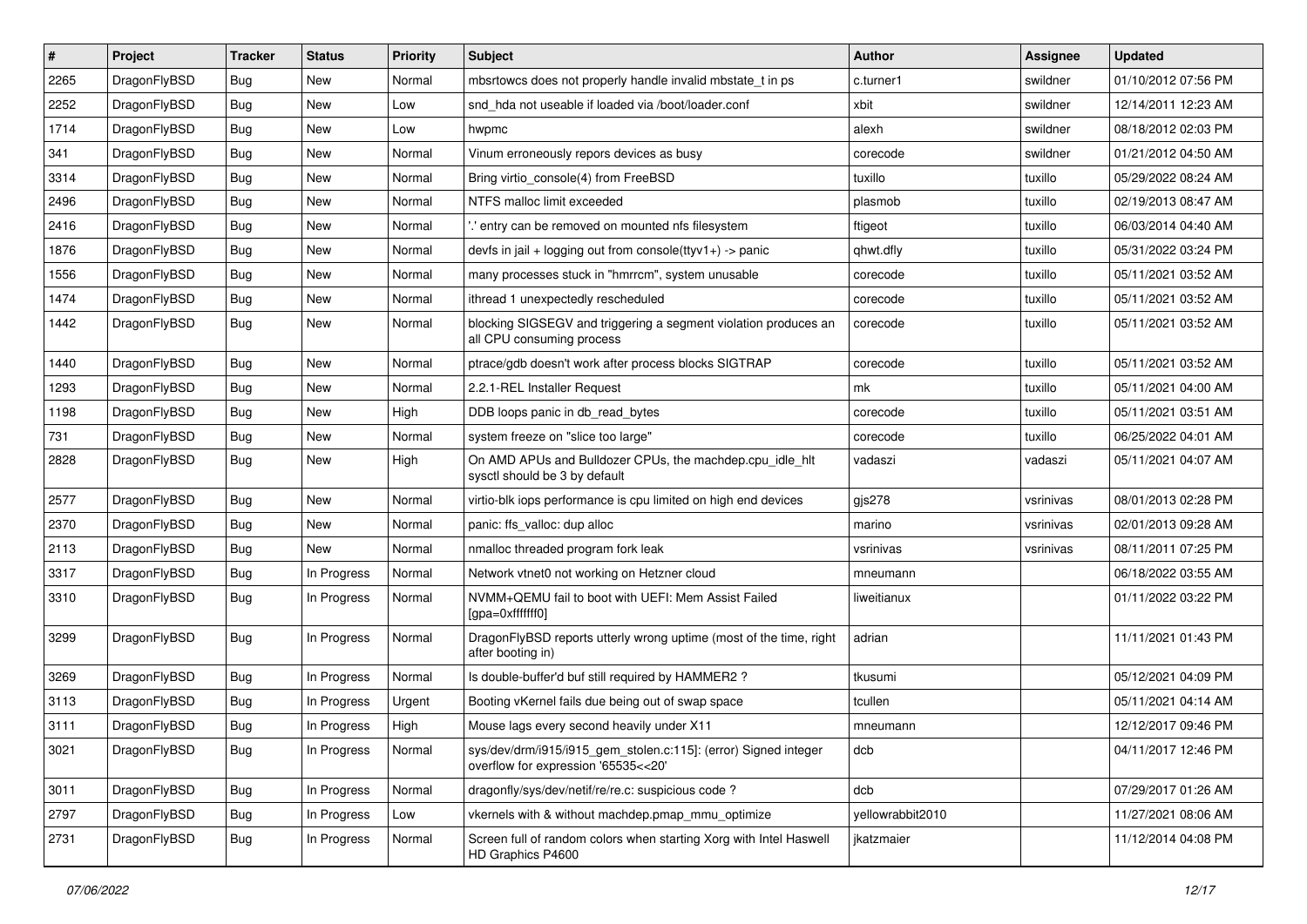| ∦    | Project      | <b>Tracker</b> | <b>Status</b> | <b>Priority</b> | Subject                                                                                                   | Author             | Assignee  | <b>Updated</b>      |
|------|--------------|----------------|---------------|-----------------|-----------------------------------------------------------------------------------------------------------|--------------------|-----------|---------------------|
| 2631 | DragonFlyBSD | Bug            | In Progress   | Low             | Verify library versioning current with full package build and switch it<br>on (after publishing packages) | tuxillo            |           | 05/11/2021 04:06 AM |
| 2499 | DragonFlyBSD | <b>Bug</b>     | In Progress   | Urgent          | DRAGONFLY 3 2 lockd not responding correctly                                                              | Nerzhul            |           | 01/22/2013 12:47 PM |
| 2414 | DragonFlyBSD | Bug            | In Progress   | Normal          | Lenovo S10 acpi freeze (not new)                                                                          | davshao            |           | 05/11/2021 04:13 AM |
| 2360 | DragonFlyBSD | <b>Bug</b>     | In Progress   | Normal          | Wishlist: virtio driver import                                                                            | vsrinivas          |           | 06/04/2022 04:16 AM |
| 2351 | DragonFlyBSD | <b>Bug</b>     | In Progress   | Normal          | DFBSD v3.1.0.579.g44ccf - Stuck during startup, random freezes                                            | tuxillo            |           | 04/24/2012 08:21 AM |
| 2345 | DragonFlyBSD | Bug            | In Progress   | Normal          | DFBSD v3.1.0.457.gd679f - NFS panic on diskless station                                                   | tuxillo            |           | 04/07/2012 05:22 PM |
| 2296 | DragonFlyBSD | <b>Bug</b>     | In Progress   | High            | panic: assertion "m->wire count > 0" failed                                                               | thomas.nikolajsen  |           | 08/30/2012 06:09 AM |
| 2282 | DragonFlyBSD | <b>Bug</b>     | In Progress   | Normal          | gdb segfaults with certain corefiles                                                                      | tuxillo            |           | 01/18/2012 04:40 PM |
| 2013 | DragonFlyBSD | Bug            | In Progress   | Normal          | oversized DMA request loop                                                                                | josepht            |           | 05/11/2021 04:06 AM |
| 1749 | DragonFlyBSD | <b>Bug</b>     | In Progress   | Normal          | HAMMER fsstress panic in hammer_flush_inode_core<br>'ip->flush_state != HAMMER_FST_FLUSH'                 | vsrinivas          |           | 05/11/2021 04:06 AM |
| 1744 | DragonFlyBSD | <b>Bug</b>     | In Progress   | Normal          | HAMMER fsstress panic in hammer_setup_child_callback                                                      | vsrinivas          |           | 05/11/2021 04:05 AM |
| 1669 | DragonFlyBSD | <b>Bug</b>     | In Progress   | Normal          | Drive wont open using button                                                                              | elekktretterr      |           | 02/29/2012 12:05 PM |
| 1661 | DragonFlyBSD | Bug            | In Progress   | Normal          | panic on password entry mount smb filesystem                                                              | vsrinivas          |           | 11/27/2021 08:29 AM |
| 1502 | DragonFlyBSD | <b>Bug</b>     | In Progress   | Normal          | Lock while deleting files from nohistory HAMMER directories                                               | hasso              |           | 03/10/2013 04:28 AM |
| 1398 | DragonFlyBSD | Submit         | In Progress   | Normal          | hdestroy(3) restricts hash key to point to malloc'ed space                                                | Anonymous          |           | 08/20/2021 04:06 PM |
| 1368 | DragonFlyBSD | Bug            | In Progress   | Normal          | suspend signal race?                                                                                      | qhwt+dfly          |           | 05/11/2021 03:51 AM |
| 1336 | DragonFlyBSD | Bug            | In Progress   | Normal          | Still looking for reports of missed directory entries w/ HAMMER                                           | dillon             |           | 05/11/2021 04:00 AM |
| 1307 | DragonFlyBSD | Bug            | In Progress   | Normal          | hammer tid -2 shows unexpected result                                                                     | corecode           |           | 10/18/2016 05:29 PM |
| 1218 | DragonFlyBSD | <b>Bug</b>     | In Progress   | Normal          | panic: assertion: $error == 0$ in hammer start transaction                                                | rumcic             |           | 05/11/2021 04:00 AM |
| 1181 | DragonFlyBSD | <b>Bug</b>     | In Progress   | Normal          | ACX111 panic                                                                                              | elekktretterr      |           | 05/11/2021 04:00 AM |
| 1148 | DragonFlyBSD | Bug            | In Progress   | Low             | BCM4311 wireless network adapter detected but not functional                                              | archimedes.gaviola |           | 05/11/2021 04:00 AM |
| 884  | DragonFlyBSD | <b>Bug</b>     | In Progress   | High            | Performance/memory problems under filesystem IO load                                                      | hasso              |           | 05/11/2021 03:50 AM |
| 725  | DragonFlyBSD | Bug            | In Progress   | Low             | 'make distribution' fails w/'ro' /usr/obj                                                                 | c.turner           |           | 03/09/2013 01:01 PM |
| 604  | DragonFlyBSD | <b>Bug</b>     | In Progress   | Normal          | 1.8.1-RELEASE - clock runs fast on mainboard ASUS P5A-B                                                   | yeti               |           | 05/11/2021 03:55 AM |
| 331  | DragonFlyBSD | <b>Bug</b>     | In Progress   | Normal          | ftpsesame (aka Bridging S01E03)                                                                           | bastyaelvtars      |           | 03/09/2013 12:28 PM |
| 2353 | DragonFlyBSD | Bug            | In Progress   | Normal          | panic: assertion "gd->gd_spinlocks_wr == 0" failed in<br>bsd4 schedulerclock                              | jaydg              | alexh     | 11/28/2012 01:57 AM |
| 2819 | DragonFlyBSD | Bug            | In Progress   | Normal          | Random micro system freezes after a week of uptime                                                        | ftigeot            | dillon    | 08/16/2015 08:46 PM |
| 3031 | DragonFlyBSD | Submit         | In Progress   | Normal          | Update drm/radeon to Linux 4.7.10 as much as possible                                                     | davshao            | ftigeot   | 08/19/2021 12:33 PM |
| 2549 | DragonFlyBSD | <b>Bug</b>     | In Progress   | Normal          | netgraph7: Kernel page fault.                                                                             | russiane39         | nant      | 05/10/2013 11:20 PM |
| 168  | DragonFlyBSD | Bug            | In Progress   | Normal          | Livelocked limit engaged while trying to setup IPW wireless                                               | mschacht           | sepherosa | 05/11/2021 04:05 AM |
| 1302 | DragonFlyBSD | Bug            | In Progress   | Normal          | Checkpoint regression?                                                                                    | sjg                | sjg       | 07/10/2013 05:22 PM |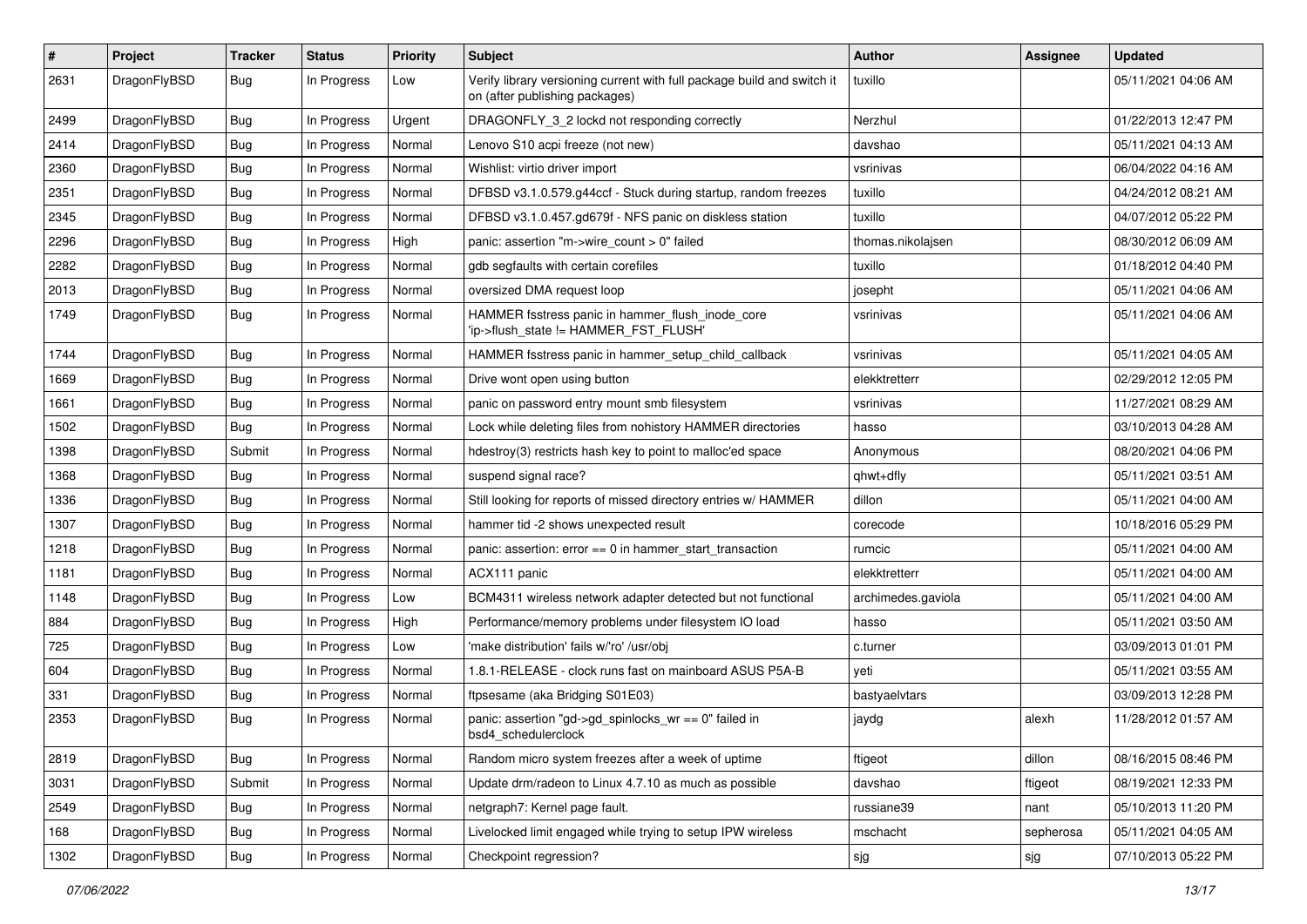| $\#$ | Project      | Tracker    | <b>Status</b> | <b>Priority</b> | <b>Subject</b>                                                                                                     | <b>Author</b>    | Assignee | <b>Updated</b>      |
|------|--------------|------------|---------------|-----------------|--------------------------------------------------------------------------------------------------------------------|------------------|----------|---------------------|
| 3318 | DragonFlyBSD | <b>Bug</b> | In Progress   | Normal          | Segmenation fault when a process resumed with checkpt exits                                                        | zabolekar        | tuxillo  | 06/18/2022 08:24 AM |
| 3295 | DragonFlyBSD | Bug        | In Progress   | Normal          | Adapt devel/libvirt for nvmm                                                                                       | tuxillo          | tuxillo  | 11/03/2021 04:56 PM |
| 3160 | DragonFlyBSD | Submit     | In Progress   | Normal          | State the implementation difference in pkill/pgrep manual                                                          | sevan            | tuxillo  | 06/03/2022 05:15 PM |
| 3145 | DragonFlyBSD | Submit     | In Progress   | Normal          | Update libelf to FreeBSD 12 current and build as base library usable<br>by ports                                   | davshao          | tuxillo  | 08/20/2021 03:58 PM |
| 3028 | DragonFlyBSD | <b>Bug</b> | In Progress   | Normal          | installer: confusion of set/get disk encryption passphrase dialogs                                                 | liweitianux      | tuxillo  | 06/03/2022 05:13 PM |
| 2358 | DragonFlyBSD | <b>Bug</b> | In Progress   | Normal          | DFBSD v3.0.2.32.g928ca - panic: hammer: insufficient undo FIFO<br>space!                                           | tuxillo          | tuxillo  | 05/10/2021 02:50 AM |
| 1921 | DragonFlyBSD | <b>Bug</b> | In Progress   | Normal          | we miss mlockall                                                                                                   | alexh            | tuxillo  | 06/18/2022 04:08 AM |
| 1819 | DragonFlyBSD | <b>Bug</b> | In Progress   | Low             | truss - Major revamping task list                                                                                  | tuxillo          | tuxillo  | 11/27/2021 08:45 AM |
| 1700 | DragonFlyBSD | Submit     | In Progress   | Normal          | skip boot2 menu on <enter></enter>                                                                                 | Johannes.Hofmann | tuxillo  | 05/15/2022 08:35 AM |
| 1584 | DragonFlyBSD | <b>Bug</b> | In Progress   | Normal          | can't use ssh from jail: debug1: read_passphrase: can't open<br>/dev/tty: Device busy                              | corecode         | tuxillo  | 05/11/2021 03:53 AM |
| 1583 | DragonFlyBSD | Bug        | In Progress   | Normal          | panic: assertion: cursor->trans->sync_lock_refs > 0 in<br>hammer_recover_cursor                                    | corecode         | tuxillo  | 05/11/2021 03:53 AM |
| 1547 | DragonFlyBSD | <b>Bug</b> | In Progress   | Normal          | disklabel64 automatic sizing                                                                                       | corecode         | tuxillo  | 05/11/2021 03:52 AM |
| 1528 | DragonFlyBSD | <b>Bug</b> | In Progress   | Normal          | ktrace does not show proper return values for pipe(2)                                                              | corecode         | tuxillo  | 05/11/2021 03:52 AM |
| 1475 | DragonFlyBSD | <b>Bug</b> | In Progress   | Normal          | kernel blocks with low memory and syscons setting a high res mode<br>/ scrollback                                  | corecode         | tuxillo  | 05/11/2021 03:52 AM |
| 1469 | DragonFlyBSD | <b>Bug</b> | In Progress   | Normal          | Hammer history security concern                                                                                    | corecode         | tuxillo  | 05/11/2021 03:52 AM |
| 1390 | DragonFlyBSD | <b>Bug</b> | In Progress   | Normal          | Use id_t type for {get,set}priority()                                                                              | Anonymous        | tuxillo  | 07/05/2019 02:18 AM |
| 1030 | DragonFlyBSD | <b>Bug</b> | In Progress   | Normal          | msdosfs umount panic                                                                                               | corecode         | tuxillo  | 05/11/2021 03:51 AM |
| 998  | DragonFlyBSD | <b>Bug</b> | In Progress   | Normal          | Unconfiguring a vn while it is mounted                                                                             | rumcic           | tuxillo  | 05/11/2021 04:00 AM |
| 781  | DragonFlyBSD | Bug        | In Progress   | Normal          | fdisk uses wrong geometry on usb flash drives                                                                      | corecode         | tuxillo  | 05/11/2021 03:50 AM |
| 742  | DragonFlyBSD | <b>Bug</b> | In Progress   | Normal          | umount problems with multiple mounts                                                                               | corecode         | tuxillo  | 06/25/2022 04:02 AM |
| 3089 | DragonFlyBSD | <b>Bug</b> | In Progress   | Normal          | vtnet(4) - disable TCP checksum offload by default                                                                 | jlane            | vadaszi  | 05/11/2021 04:14 AM |
| 2391 | DragonFlyBSD | <b>Bug</b> | In Progress   | Normal          | System lock with ahci and acpi enabled on ATI RS690 chipset with<br>SMB600 sata controller                         | jorisgio         | vadaszi  | 06/03/2015 03:51 PM |
| 3152 | DragonFlyBSD | Bug        | Feedback      | Normal          | Console's size in ttyv0 and single user mode is sticking to 80x25,<br>while ttyv1 can make use of the whole screen | overtime         |          | 02/24/2019 01:08 AM |
| 2958 | DragonFlyBSD | Bug        | Feedback      | Normal          | Hammer FS dies during pruning after massive write load                                                             | neilb            |          | 10/11/2016 04:20 AM |
| 2957 | DragonFlyBSD | <b>Bug</b> | Feedback      | Normal          | swapoff -a followed by swapon -a doesn't give your swap back                                                       | neilb            |          | 10/09/2016 04:17 AM |
| 2644 | DragonFlyBSD | <b>Bug</b> | Feedback      | Normal          | 3.6.0-REL trap 9 on boot                                                                                           | memmerto         |          | 11/27/2021 08:08 AM |
| 2638 | DragonFlyBSD | <b>Bug</b> | Feedback      | High            | Fix machdep.pmap_mmu_optimize                                                                                      | tuxillo          |          | 05/11/2021 04:07 AM |
| 2636 | DragonFlyBSD | <b>Bug</b> | Feedback      | Low             | Add -x flag to iostat (a la solaris)                                                                               | tuxillo          |          | 05/11/2021 04:07 AM |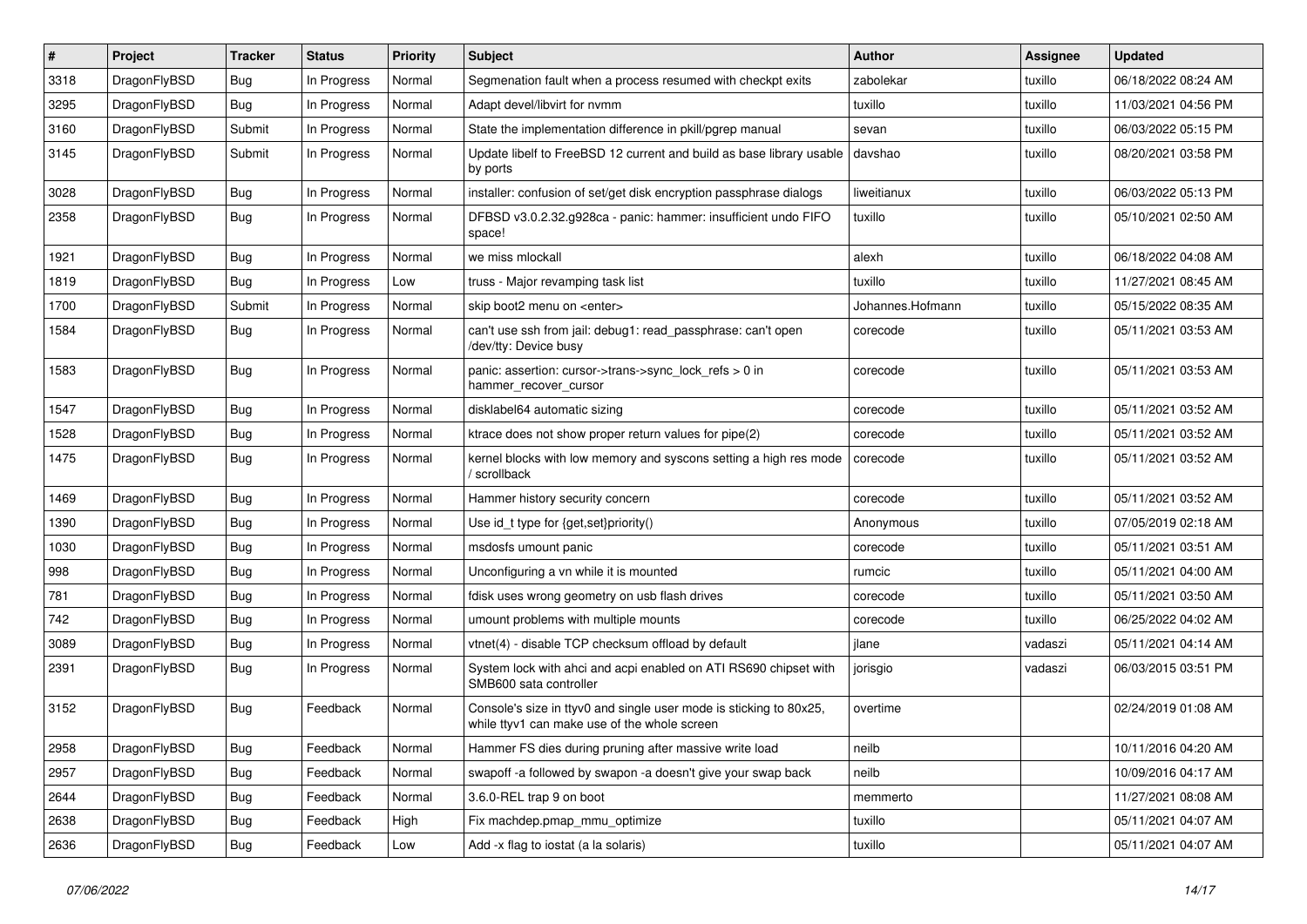| $\sharp$ | Project      | <b>Tracker</b> | <b>Status</b> | <b>Priority</b> | Subject                                                                                         | <b>Author</b>    | Assignee | <b>Updated</b>      |
|----------|--------------|----------------|---------------|-----------------|-------------------------------------------------------------------------------------------------|------------------|----------|---------------------|
| 2617     | DragonFlyBSD | <b>Bug</b>     | Feedback      | Normal          | Possible issue with wireless mouse on 3.6 release                                               | FilippoMo        |          | 01/14/2015 03:42 PM |
| 2556     | DragonFlyBSD | Bug            | Feedback      | Normal          | DragonFly v3.5.0.81.gd3479 - Process signal weirdness                                           | tuxillo          |          | 12/17/2013 03:48 PM |
| 2459     | DragonFlyBSD | <b>Bug</b>     | Feedback      | Normal          | apic problems with HP Probook 4510s                                                             | thowe            |          | 11/27/2021 08:22 AM |
| 2396     | DragonFlyBSD | <b>Bug</b>     | Feedback      | High            | Latest 3.1 development version core dumps while destroying master<br><b>PFS</b>                 | sgeorge          |          | 01/23/2013 04:10 PM |
| 2347     | DragonFlyBSD | Bug            | Feedback      | High            | Hammer PFSes destroy does not give back full space allocated to<br><b>PFS</b>                   | sgeorge          |          | 07/19/2012 01:11 AM |
| 2288     | DragonFlyBSD | <b>Bug</b>     | Feedback      | Normal          | Random IO performance loss introduced since January 1st                                         | lentferj         |          | 01/23/2013 04:21 PM |
| 2090     | DragonFlyBSD | <b>Bug</b>     | Feedback      | Normal          | snd_hda does not support headphone automute                                                     | justin           |          | 03/29/2012 08:03 PM |
| 2081     | DragonFlyBSD | Bug            | Feedback      | Normal          | Panic on device "detach" / "failure"                                                            | vsrinivas        |          | 02/29/2012 07:11 AM |
| 1860     | DragonFlyBSD | <b>Bug</b>     | Feedback      | Normal          | Panic while creating UFS fs on vn(4) for initrd                                                 | matthias         |          | 02/29/2012 07:16 AM |
| 1824     | DragonFlyBSD | <b>Bug</b>     | Feedback      | Normal          | kernel panic, x86, 2.7.3.859.ge5104                                                             | akirchhoff135014 |          | 03/10/2013 07:49 AM |
| 1745     | DragonFlyBSD | <b>Bug</b>     | Feedback      | Normal          | kmalloc panic                                                                                   | josepht          |          | 05/11/2021 04:05 AM |
| 1727     | DragonFlyBSD | <b>Bug</b>     | Feedback      | Normal          | CD boot panic (2.6.1) (usb?)                                                                    | kiril            |          | 05/15/2022 05:10 AM |
| 1718     | DragonFlyBSD | Bug            | Feedback      | Normal          | IDE disk drive not detected by x86_64 2.6.1 Live CD                                             | bcox             |          | 11/27/2021 08:25 AM |
| 1717     | DragonFlyBSD | <b>Bug</b>     | Feedback      | Normal          | HAMMER panic in hammer cursor down()                                                            | josepht1         |          | 05/11/2021 04:05 AM |
| 1672     | DragonFlyBSD | <b>Bug</b>     | Feedback      | Normal          | panic (trap 12) around btree_search() in 2.4.1-RELEASE                                          | floid            |          | 01/19/2015 03:36 AM |
| 1668     | DragonFlyBSD | <b>Bug</b>     | Feedback      | Normal          | Power button not working                                                                        | elekktretterr    |          | 03/10/2013 06:22 AM |
| 1618     | DragonFlyBSD | <b>Bug</b>     | Feedback      | Normal          | collision for 'struct pmap' when using RPC and <sys user.h=""></sys>                            | carenas          |          | 05/11/2021 04:05 AM |
| 1613     | DragonFlyBSD | <b>Bug</b>     | Feedback      | Normal          | USB Keyboard not working on master                                                              | elekktretterr    |          | 05/11/2021 04:05 AM |
| 1592     | DragonFlyBSD | <b>Bug</b>     | Feedback      | Normal          | AcpiOSUnmapMemory: Warning, deallocation did not track<br>allocation.                           | eocallaghan      |          | 06/02/2014 07:45 AM |
| 1591     | DragonFlyBSD | <b>Bug</b>     | Feedback      | Normal          | Lenovo X301 hangs with AHCI Driver CMD TIMEOUT<br>STS=d0 <bsy></bsy>                            | eocallaghan      |          | 05/11/2021 04:05 AM |
| 1580     | DragonFlyBSD | Bug            | Feedback      | Normal          | Panic (Fatal trap 12: page fault while in kernel mode) while playing<br>with pf and netif names | rumcic           |          | 12/21/2018 01:21 AM |
| 1577     | DragonFlyBSD | <b>Bug</b>     | Feedback      | Normal          | panic: assertion: leaf->base.obj_id == ip->obj_id in<br>hammer_ip_delete_range                  | qhwt+dfly        |          | 05/11/2021 04:01 AM |
| 1563     | DragonFlyBSD | <b>Bug</b>     | Feedback      | Normal          | reset(1) doesn't reset terminal to the defaults                                                 | hasso            |          | 03/10/2013 04:17 AM |
| 1560     | DragonFlyBSD | Bug            | Feedback      | Normal          | Unable to modify partition table on ThinkPad T61p during install                                | rehsack          |          | 01/15/2015 08:57 AM |
| 1521     | DragonFlyBSD | <b>Bug</b>     | Feedback      | Normal          | amd64 2.4 livecd won't mount root at boot                                                       | bolapara         |          | 01/28/2018 03:45 AM |
| 1489     | DragonFlyBSD | <b>Bug</b>     | Feedback      | Normal          | panic: ufs_dirbad: bad dir                                                                      | rumcic           |          | 03/10/2013 04:34 AM |
| 1486     | DragonFlyBSD | Bug            | Feedback      | Normal          | Interrupt storm related to SATA DVD device                                                      | hasso            |          | 05/11/2021 04:01 AM |
| 1481     | DragonFlyBSD | <b>Bug</b>     | Feedback      | Normal          | panic: assertion: kva_p(buf) in soopt_from_kbuf (after ipfw pipe<br>show, 2.2.1-R)              | combiner         |          | 05/11/2021 04:01 AM |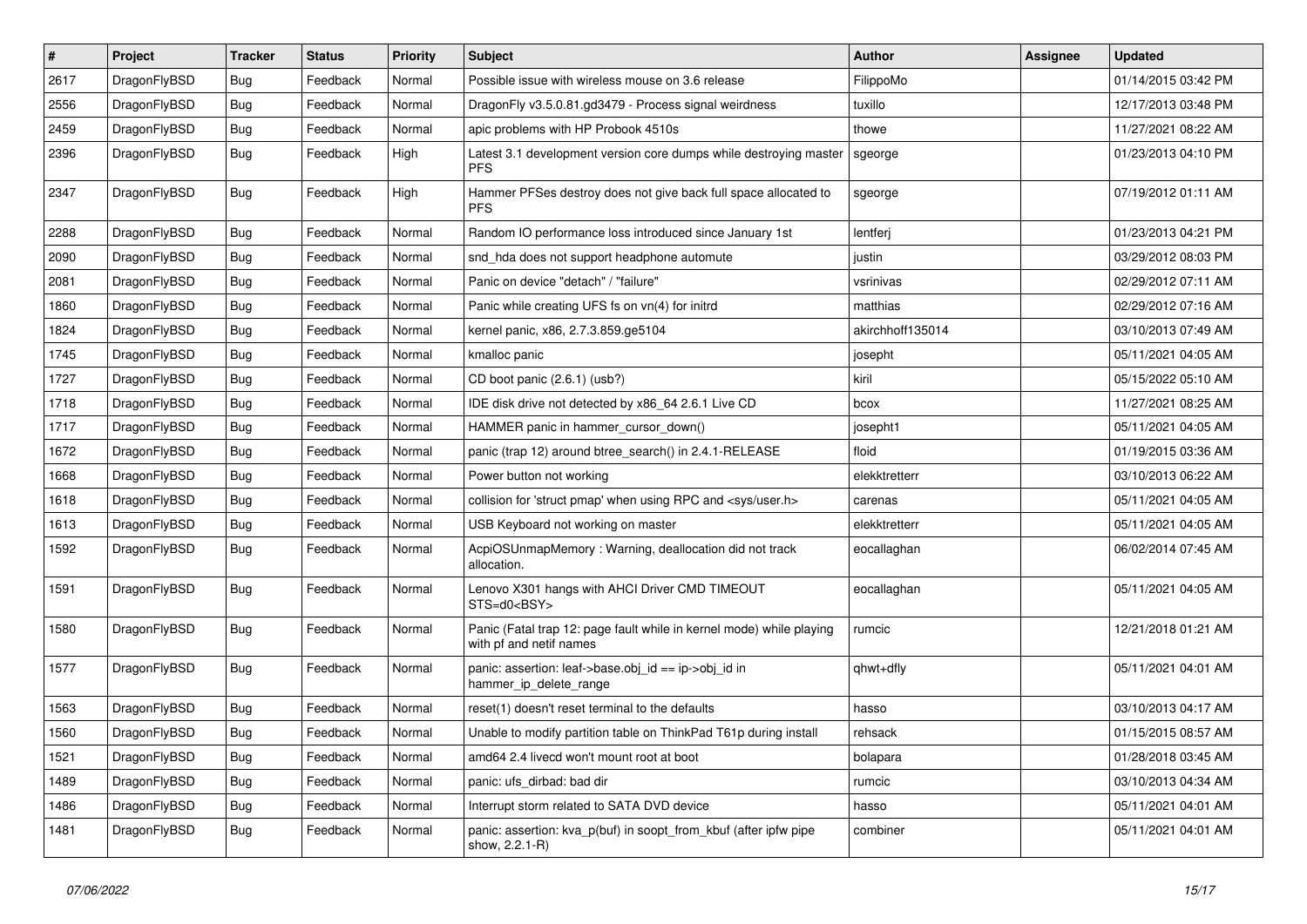| $\vert$ # | Project      | <b>Tracker</b> | <b>Status</b> | <b>Priority</b> | <b>Subject</b>                                                                                                                                            | <b>Author</b>     | Assignee | <b>Updated</b>      |
|-----------|--------------|----------------|---------------|-----------------|-----------------------------------------------------------------------------------------------------------------------------------------------------------|-------------------|----------|---------------------|
| 1456      | DragonFlyBSD | <b>Bug</b>     | Feedback      | Normal          | Microsoft wireless desktop problems                                                                                                                       | elekktretterr     |          | 01/15/2015 08:34 AM |
| 1454      | DragonFlyBSD | Bug            | Feedback      | Normal          | Unable to boot from external USB DVD drive                                                                                                                | elekktretterr     |          | 05/11/2021 04:01 AM |
| 1448      | DragonFlyBSD | <b>Bug</b>     | Feedback      | Normal          | panic: assertion: _tp->tt_msg->tt_cpuid == mycpuid in<br>tcp callout active tcp output tcp usr send netmsg pru send<br>netmsg_service tcpmsg_service_loop | dillon            |          | 05/11/2021 04:00 AM |
| 1429      | DragonFlyBSD | Bug            | Feedback      | Normal          | vkernel bug - "mfree: m->m nextpkt != NULL"                                                                                                               | dillon            |          | 05/11/2021 04:00 AM |
| 1387      | DragonFlyBSD | <b>Bug</b>     | Feedback      | Normal          | zero-size malloc and ps: kvm_getprocs: Bad address                                                                                                        | qhwt+dfly         |          | 05/11/2021 04:00 AM |
| 1332      | DragonFlyBSD | Bug            | Feedback      | Normal          | DFBSD 2.2 - Booting usbcdrom/usbsticks on thinkpad hangs on<br>"BTX Halted"                                                                               | tuxillo           |          | 05/11/2021 04:00 AM |
| 1330      | DragonFlyBSD | <b>Bug</b>     | Feedback      | Normal          | Hammer, usb disk, SYNCHRONIZE CACHE failure                                                                                                               | josepht           |          | 06/02/2014 04:56 AM |
| 1282      | DragonFlyBSD | <b>Bug</b>     | Feedback      | Normal          | panic (trap 12) when booting SMP kernel on Atom 330 (dual core)                                                                                           | tomaz.borstnar    |          | 05/11/2021 04:00 AM |
| 1250      | DragonFlyBSD | <b>Bug</b>     | Feedback      | Normal          | Panic upon plugging an USB flash drive into the machine                                                                                                   | rumcic            |          | 03/10/2013 05:17 AM |
| 1249      | DragonFlyBSD | Bug            | Feedback      | Normal          | panic: ffs vfree: freeing free inode                                                                                                                      | rumcic            |          | 03/10/2013 05:13 AM |
| 1144      | DragonFlyBSD | <b>Bug</b>     | Feedback      | Normal          | Incorrect clock under KVM                                                                                                                                 | msylvan           |          | 03/09/2013 01:17 PM |
| 1101      | DragonFlyBSD | Bug            | Feedback      | Normal          | ohci related panic                                                                                                                                        | polachok          |          | 05/11/2021 04:00 AM |
| 979       | DragonFlyBSD | <b>Bug</b>     | Feedback      | Normal          | Failure-prone USB mass storage (SB600? msdosfs? CAM?)                                                                                                     | floid             |          | 01/15/2015 08:38 AM |
| 846       | DragonFlyBSD | Bug            | Feedback      | Normal          | USB bugs:usb mouse can't used!                                                                                                                            | frankning         |          | 01/15/2015 08:36 AM |
| 806       | DragonFlyBSD | <b>Bug</b>     | Feedback      | Normal          | boot error on MacBook                                                                                                                                     | tralamazza        |          | 06/04/2022 05:28 AM |
| 570       | DragonFlyBSD | Bug            | Feedback      | Normal          | 1.8.x: ACPI problems                                                                                                                                      | qhwt+dfly         |          | 06/02/2014 03:45 AM |
| 285       | DragonFlyBSD | <b>Bug</b>     | Feedback      | Low             | interrupt latency with re without ip address configured                                                                                                   | thomas.nikolajsen |          | 02/20/2014 10:30 AM |
| 243       | DragonFlyBSD | Bug            | Feedback      | Normal          | weird behavior in the shell                                                                                                                               | swildner          |          | 05/31/2022 02:51 PM |
| 2100      | DragonFlyBSD | <b>Bug</b>     | Feedback      | Normal          | devfs related panic                                                                                                                                       | sepherosa         | alexh    | 07/10/2011 02:29 PM |
| 1127      | DragonFlyBSD | <b>Bug</b>     | Feedback      | Low             | cdrom drive not detected                                                                                                                                  | tgr               | corecode | 01/15/2015 08:55 AM |
| 2037      | DragonFlyBSD | <b>Bug</b>     | Feedback      | Normal          | Panic Bad link elm while building packages                                                                                                                | ftigeot           | dillon   | 04/21/2011 07:20 AM |
| 1831      | DragonFlyBSD | <b>Bug</b>     | Feedback      | High            | HAMMER "malloc limit exceeded" panic                                                                                                                      | eocallaghan       | dillon   | 06/04/2022 04:38 AM |
| 1411      | DragonFlyBSD | <b>Bug</b>     | Feedback      | Normal          | Burning doesn't work with ahci(4)                                                                                                                         | hasso             | dillon   | 05/11/2021 04:00 AM |
| 1593      | DragonFlyBSD | <b>Bug</b>     | Feedback      | Normal          | panic: assertion: $ccb == ap > ap$ err $ccb$ in ahci put err $ccb$                                                                                        | ftigeot           | ftigeot  | 05/15/2022 05:09 AM |
| 385       | DragonFlyBSD | Bug            | Feedback      | Low             | Mail archive address removal                                                                                                                              | justin            | justin   | 03/09/2013 11:24 AM |
| 3205      | DragonFlyBSD | <b>Bug</b>     | Feedback      | High            | Go compiler net test failing                                                                                                                              | t dfbsd           | tuxillo  | 05/10/2021 02:45 AM |
| 2721      | DragonFlyBSD | Submit         | Feedback      | Low             | Some few zalloc calls to objcache ones replacements                                                                                                       | dclink            | tuxillo  | 05/11/2021 04:08 AM |
| 2717      | DragonFlyBSD | Submit         | Feedback      | Normal          | Out of range numeric handling                                                                                                                             | dclink            | tuxillo  | 05/11/2021 04:08 AM |
| 2438      | DragonFlyBSD | Submit         | Feedback      | Normal          | <b>TRIM</b> fixes                                                                                                                                         | Anonymous         | tuxillo  | 05/11/2021 03:45 AM |
| 1587      | DragonFlyBSD | <b>Bug</b>     | Feedback      | Normal          | can't gdb across fork                                                                                                                                     | corecode          | tuxillo  | 05/11/2021 03:54 AM |